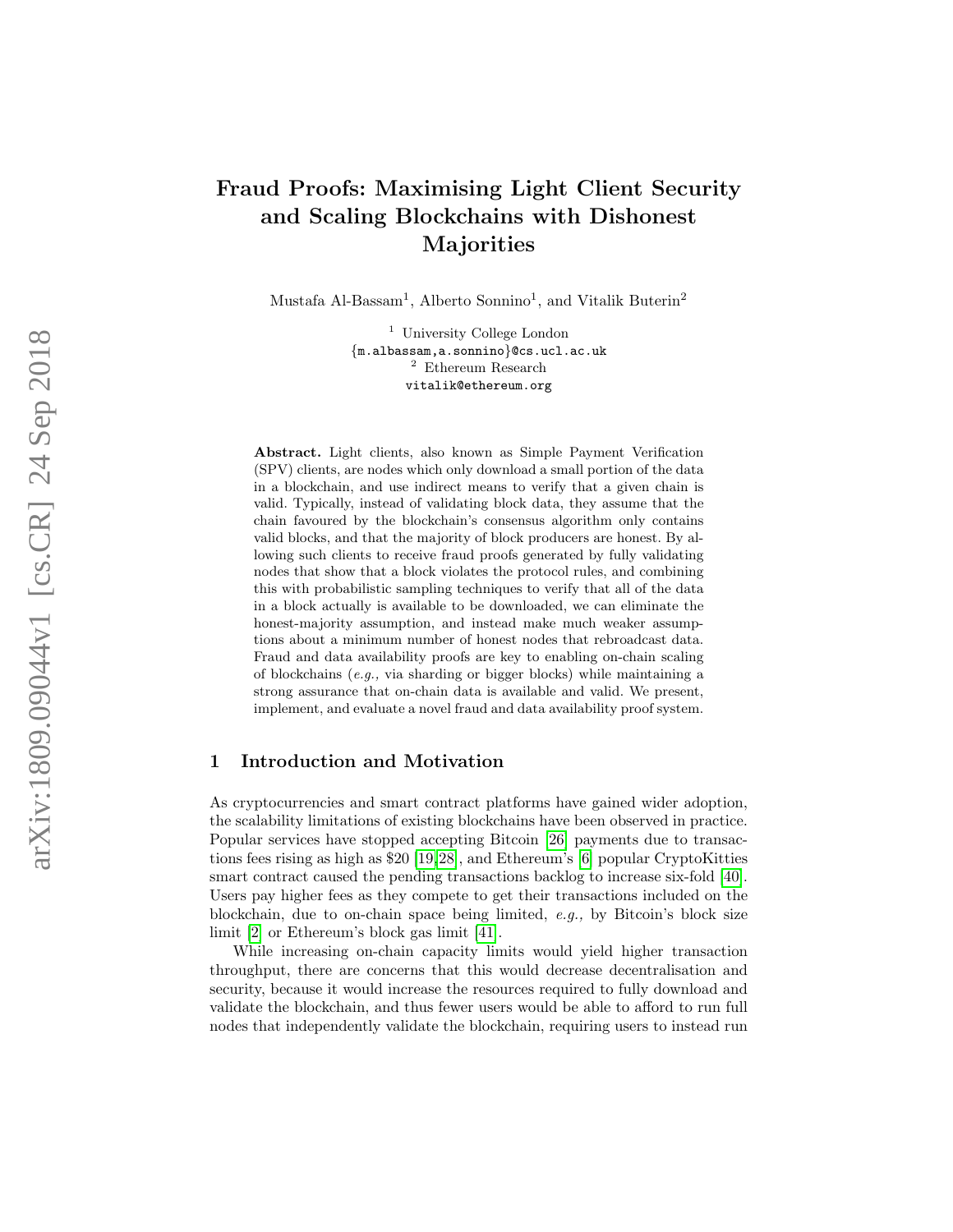light clients that assume that the chain favoured by the blockchain's consensus algorithm abides by the protocol rules [\[23\]](#page-30-4). Light clients operate well under normal circumstances, but have weaker assurances when the majority of the consensus (e.g., miners or block producers) is dishonest; for example, whereas a dishonest majority in the Bitcoin or Ethereum network can at present only censor, reverse or reorder transactions, if all clients are using light nodes, a majority of the consensus would be able to collude together to generate blocks that contain transactions that create money out of thin air, and light nodes would not be able to detect this. On the other hand, full nodes would reject those invalid blocks immediately.

As a result, various scalability efforts have focused on off-chain scaling techniques such as payment channels [\[31\]](#page-30-5), where participants sign transactions offblockchain, and settle the final balance on-chain. Payment channels have also been generalised to state channels [\[25\]](#page-30-6). However, as opening and settling channels involves on-chain transactions, on-chain scaling is still necessary for widespread adoption of payment and state channels.[3](#page-1-0)

In this paper, we decrease the on-chain capacity vs. security trade-off by making it possible for light clients to receive and verify fraud proofs of invalid blocks from full nodes, so that they too can reject them, assuming that there is at least one honest full node willing to generate fraud proofs to be propagated within a maximum network delay. We also design a data availability proof system, a necessary complement to fraud proofs, so that light clients have assurance that the block data required for full nodes to generate fraud proofs from is available, given that there is a minimum number of honest light clients to reconstruct missing data from blocks. We implement and evaluate the security and efficiency of our overall design.

Our work also plays a key role in efforts to scale blockchains with sharding [\[1,](#page-28-2) [7,](#page-29-1) [20\]](#page-29-2), as in a sharded system no single node in the network is expected to download and validate the state of all shards, and thus fraud proofs are necessary to detect invalid blocks from malicious shards.

## 2 Background

## 2.1 Blockchain Models

Briefly, the data structure of a blockchain consists of (literally) a chain of blocks. Each block contains two components: a header and a list of transactions. In addition to other metadata, the header stores at minimum the hash of the previous

<span id="page-1-0"></span><sup>3</sup> Suppose a setting where all users used channels and channels only needed to be opened once and maintained with on-chain transactions once per year per used. To support a userbase equal in size to Facebook's ( $\approx 2.2$  billion [\[27\]](#page-30-7)), one would need 2.2 billion transactions per year, or  $\approx 70$  transactions per second, significantly higher than supported by the Bitcoin or Ethereum blockchains [\[10,](#page-29-3) [44\]](#page-31-0). This does not take into account usages that require "going on-chain" more frequently, users requiring multiple channels, or the possibility of attacks on channels requiring more transactions to process.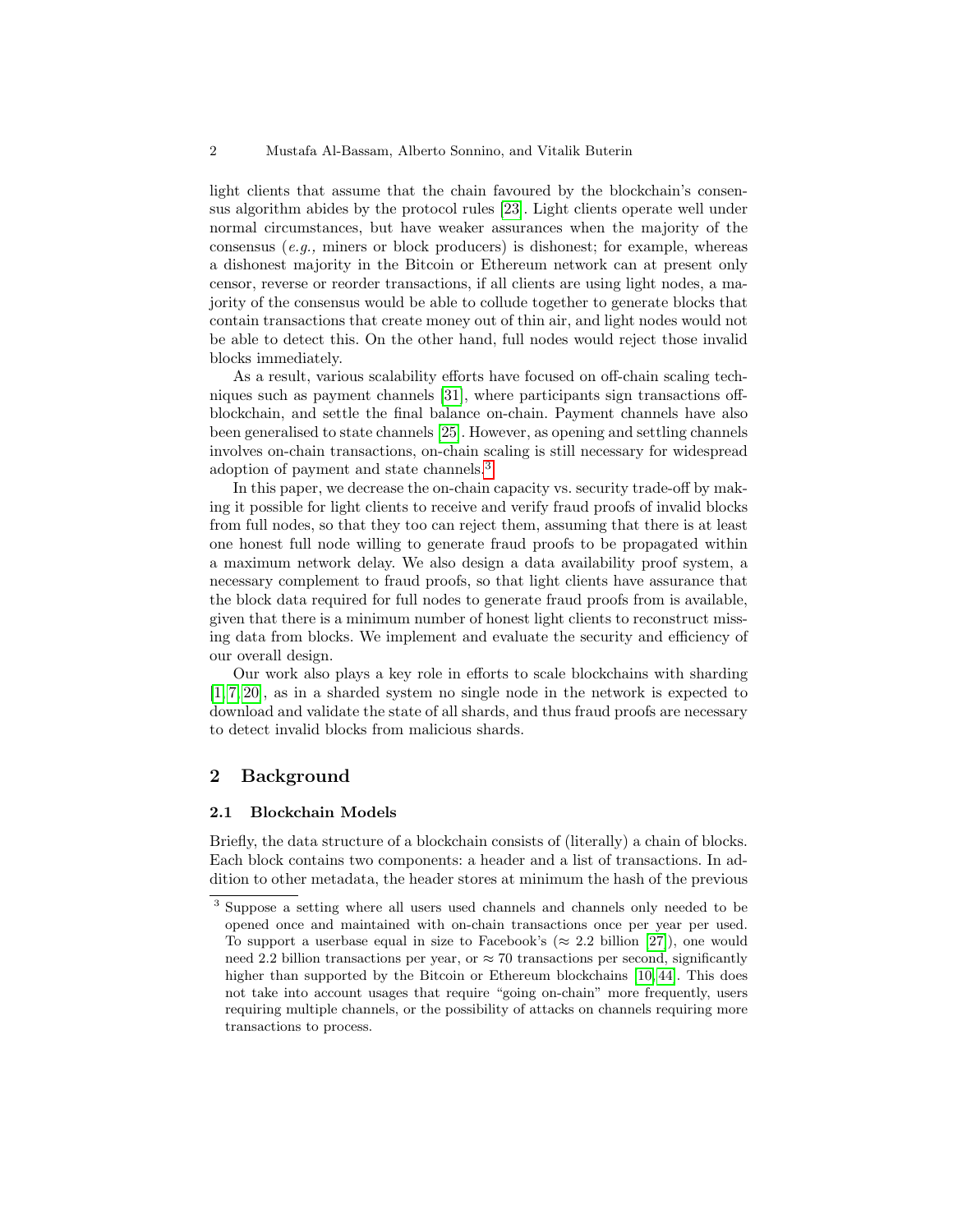block (thus enabling the chain property), and the root of the Merkle tree that consists of all transactions in the block.

Blockchain networks have a consensus algorithm [\[3\]](#page-28-3) to determine which chain should be favoured in the event of a fork,  $e.g.,$  if proof-of-work [\[26\]](#page-30-0) is used, then the chain with the most accumulated work is favoured. They also have a set of protocol rules that dictate which transactions are valid, and thus blocks that contain invalid transactions will never be favoured by the consensus algorthim and should in fact always be rejected.

Full nodes are nodes which download block headers as well as the list of transactions, verifying that the transactions are valid according to some protocol rules. Light clients only download block headers, and assume that the list of transactions are valid according to the protocol rules. Light clients verify blocks against the consensus rules, but not the protocol rules, and thus assume that the consensus is honest. Light clients can receive Merkle proofs from full nodes that a specific transaction or state object is included in a block header.

There are two major types of blockchain transaction models: Unspent Transaction Output (UTXO)-based, and account-based. Transactions in UTXO-based blockchains  $(e.g., \text{ Bitcoin})$  contain references to previous transactions whose coins they wish to 'spend'. As a single transaction may send coins to multiple addresses, a transaction has many 'outputs', and thus new transactions contain references to these specific outputs. Each output can only be spent once.

On the other hand, account-based blockchains  $(e.g., Ethereum)$ , are somewhat simpler to work with (though sometimes more complex to apply parallelisation techniques to), as each transaction simply specifies a balance transfer from one address to another, without reference to previous transactions. In Ethereum, the block header also contains a root to a Merkle tree containing the state, which is the 'current' information that is required to verify the next block; in Ethereum this consists of the balance, code and permanent storage of all of the accounts and contracts in the system.

### 2.2 Merkle Trees and Sparse Merkle Trees

A Merkle tree [\[24\]](#page-30-8) is a binary tree where every non-leaf node is labelled with the cryptographic hash of the concatenation of its children nodes. The root of a Merkle tree is thus a commitment to all of the items in its leaf nodes. This allows for Merkle proofs, which given some Merkle root, are proofs that a leaf is a part of the tree committed to by the root. A Merkle proof for some leaf consists of all of the ancestor and ancestor's sibling intermediate nodes for that leaf, up to the root of the tree, thus forming a sub-tree whose Merkle root can be recomputed to verify that the Merkle proof is valid. The size and verification time of a Merkle proof for a tree with n leaves is  $O(log(n))$ , as it is a tree.

A sparse Merkle tree  $[12, 21]$  $[12, 21]$  is a Merkle tree with n leaves where n is extremely large (e.g.,  $n = 2^{256}$ ), but where almost all of the nodes have the same default value  $(e,q, 0)$ . If k nodes are non-zero, then at each intermediate level of the tree there will be a maximum of  $k$  non-zero values, and all other values will be the same default value for that level: 0 at the bottom level,  $L_1 = H(0,0)$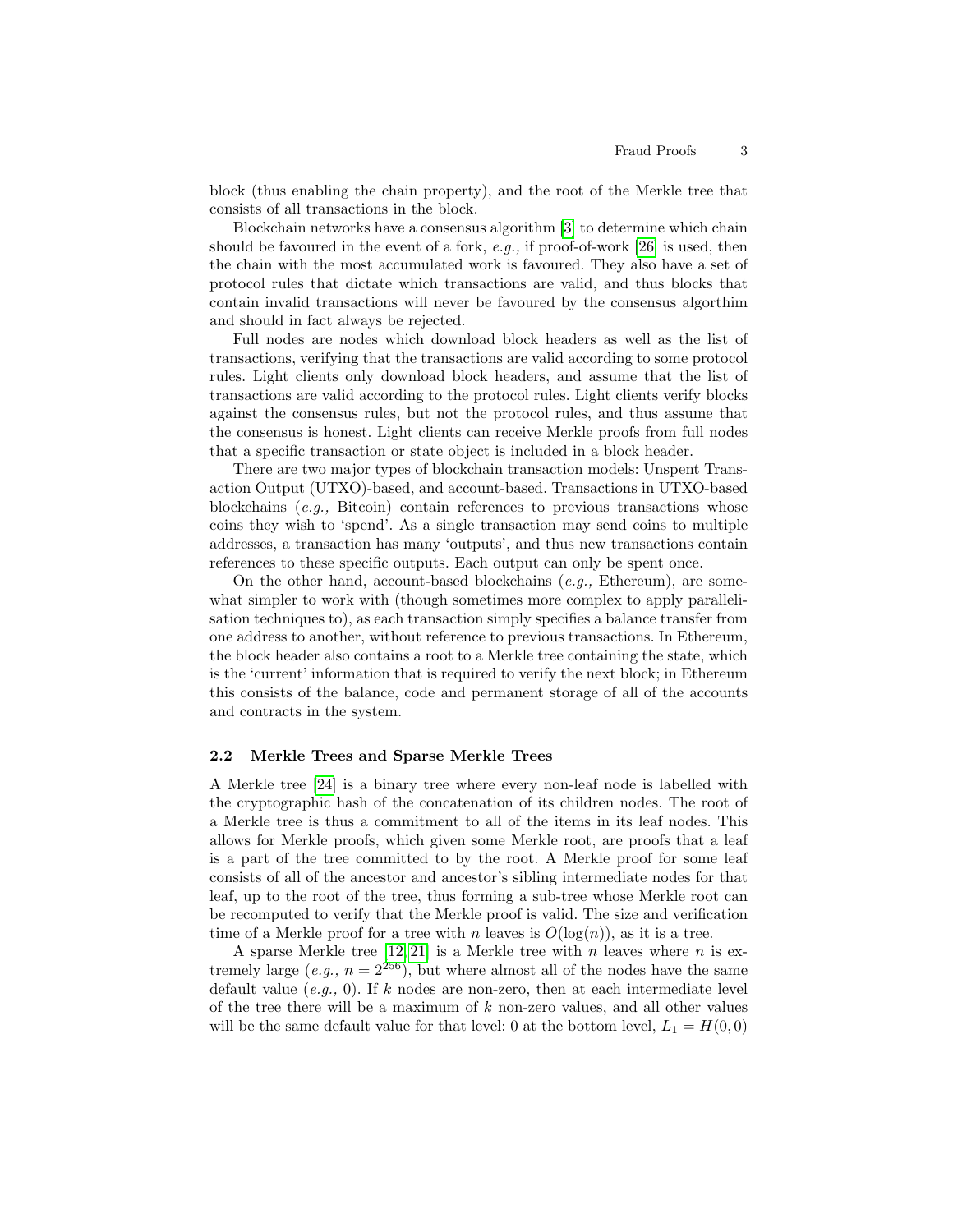at the first intermediate level,  $L_2 = H(L_1, L_1)$  at the second intermediate level, and so on. Hence, despite the exponentially large number of nodes in the tree, the root of the tree can be calculated in  $O(k \times log(n))$  time. A sparse Merkle tree allows for commitments to key-value maps, where values can be updated, inserted or deleted trivially in  $O(\log(n))$  time. Merkle proofs of specific key-values entries are of size  $log(n)$  if constructed naively but can be compressed to size  $log(k)$  as intermediate nodes whose sibling have the default value do not need to explicitly be shown.

Systems such as Ripple and Ethereum at present use Patricia trees instead of sparse Merkle trees [\[35,](#page-30-9) [41\]](#page-30-3); we use sparse Merkle trees in this paper because of their greater simplicity.

### <span id="page-3-0"></span>2.3 Erasure Codes and Reed-Solomon Codes

Erasure codes are error-correcting codes [\[14,](#page-29-6) [30\]](#page-30-10) working under the assumption of bit erasures rather than bit errors; in particular, the users knows which bits have to be reconstructed. Error-correcting codes transform a message of length k into a longer message of length  $n > k$  such that the original message can be recovered from a subset of the *n* symbols.

Reed-Solomon (RS) codes [\[39\]](#page-30-11) have various applications and are among the most studied error-correcting codes. A Reed-Solomon code encodes data by treating a length-k message as a list of elements  $x_0, x_1, ..., x_{k-1}$  in some finite field (prime fields and binary fields are most frequently used), interpolating the polynomial  $P(x)$  where  $P(i) = x_i$  for all  $0 \leq i \leq k$ , and then extending the list with  $x_k, x_{k+1}, ..., x_{n-1}$  where  $x_i = P(i)$ . The polynomial P can be recovered from any  $k$  symbols from this longer list using techniques such as Lagrange interpolation, or more optimized and advanced techniques involving tools such as Fast Fourier transforms, and knowing  $P$  one can then recover the original message. Reed-Solomon codes can detect and correct any combination of up to  $\frac{n-k}{2}$  errors, or combinations of errors and erasures. RS codes have been generalised to multidimensional codes  $[13, 36]$  $[13, 36]$  in various ways  $[34, 37, 42]$  $[34, 37, 42]$  $[34, 37, 42]$ . In a ddimensional code, the message is encoded into a square or cube or hybercube of size  $k \times k \times \ldots \times k$ , and a multidimensional polynomial  $P(x_1, x_2, \ldots, x_d)$  is interpolated where  $P(i_1, i_2, ..., i_n) = x_{i_1, i_2, ..., i_n}$ , and this polynomial is extended to a larger  $n \times n \times ... \times n$  square or cube or hypercube.

## 3 Assumptions and Threat Model

We present the network and threat model under which our fraud proofs (Section [4\)](#page-6-0) and data availability proofs (Section [5\)](#page-10-0) apply.

## 3.1 Preliminaries

We present some primitives that we use in the rest of the paper.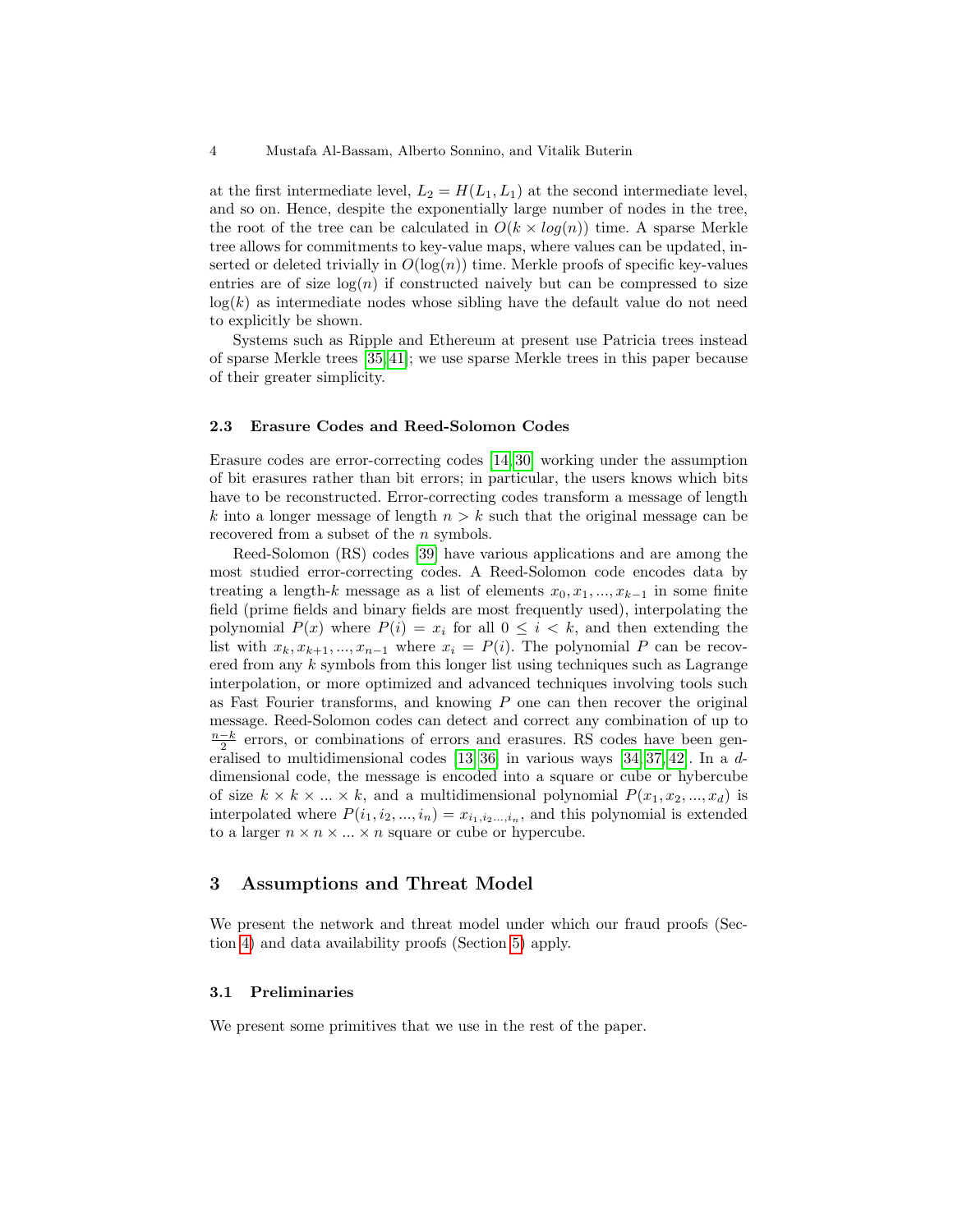- $-$  hash $(x)$  is a cryptographically secure hash function that returns the digest of  $x$  (e.g., SHA-256).
- root( $L$ ) returns the Merkle root for a list of items  $L$ .
- $\{e \rightarrow r\}$  denotes a Merkle proof that an element e is a member of the Merkle tree committed by root r.
- VerifyMerkleProof $(e, \{e \rightarrow r\}, r, n, i)$  returns  $true$  if the Merkle proof is valid, otherwise  $false$ , where n additionally denotes the total number of elements in the underlying tree and  $i$  is the index of  $e$  in the tree. This verifies that  $e$ is at index  $i$ , as well as its membership.
- $\{k, v \to r\}$  denotes a Merkle proof that a key-value pair k, v is a member of the Sparse Merkle tree committed by root  $r$ .

### <span id="page-4-0"></span>3.2 Blockchain Model

We assume a generalised blockchain architecture, where the blockchain consists of a hash-based chain of block headers  $H = (h_0, h_1, ..., h_n)$ . Each block header  $h_i$  contains a Merkle root  $txRoot_i$  of a list of transactions  $T_i$ , such that  $\text{root}(T_i) = \text{txRoot}_i$ . Given a node that downloads the list of transactions  $N_i$  from the network, a block header  $h_i$  is considered to be valid if (*i*)  $\text{root}(N_i) = r_i$  and  $(ii)$  given some validity function

$$
\mathsf{valid}(T, S) \in \{true, false\}
$$

where  $T$  is a list of transactions and  $S$  is the state of the blockchain, then valid $(T_i, S_{i-1})$  must return true, where  $S_i$  is the state of the blockchain after applying all of the transactions in  $T_i$ . We assume that valid $(T, S)$  takes  $O(n)$ time to execute, where  $n$  is the number of transactions in  $T$ .

In terms of transactions, we assume that given a list of transactions  $T_i =$  $(t_i^0, t_i^1, ..., t_i^n)$ , where  $t_i^j$  denotes a transaction j at block i, there exists a state transition function transition that returns the post-state  $S'$  of executing a transaction on a particular pre-state  $S$ , or an error if the transition is illegal:

$$
transition(S, t) \in \{S', err\}
$$

$$
transition(err, t) = err
$$

Thus given the intermediate post-states after applying every transaction one at a time,  $I_i^j = \text{transition}(I_i^{j-1}, t_i^j)$ , and the base case  $I_i^{-1} = S_{i-1}$ , then  $S_i =$  $I_i^n$ . Hence,  $I_i^j$  denotes the intermediate state of the blockchain at block i after applying transactions  $t_i^0, t_i^1, ..., t_i^j$ .

Therefore,  $\text{valid}(T_i, S_{i-1}) = true \iff I_i^n \neq err.$ 

In Section [4.2,](#page-7-0) we explain how both a UTXO-based (e.g., Bitcoin) and an account-based (e.g., Ethereum) blockchain can be represented by this model.

**Aim.** Our aim is to prove to clients that for a given block header  $h_i$ , valid $(T_i, S_{i-i})$ returns false in less than  $O(n)$  time and less than  $O(n)$  space, relying on as few security assumptions as possible.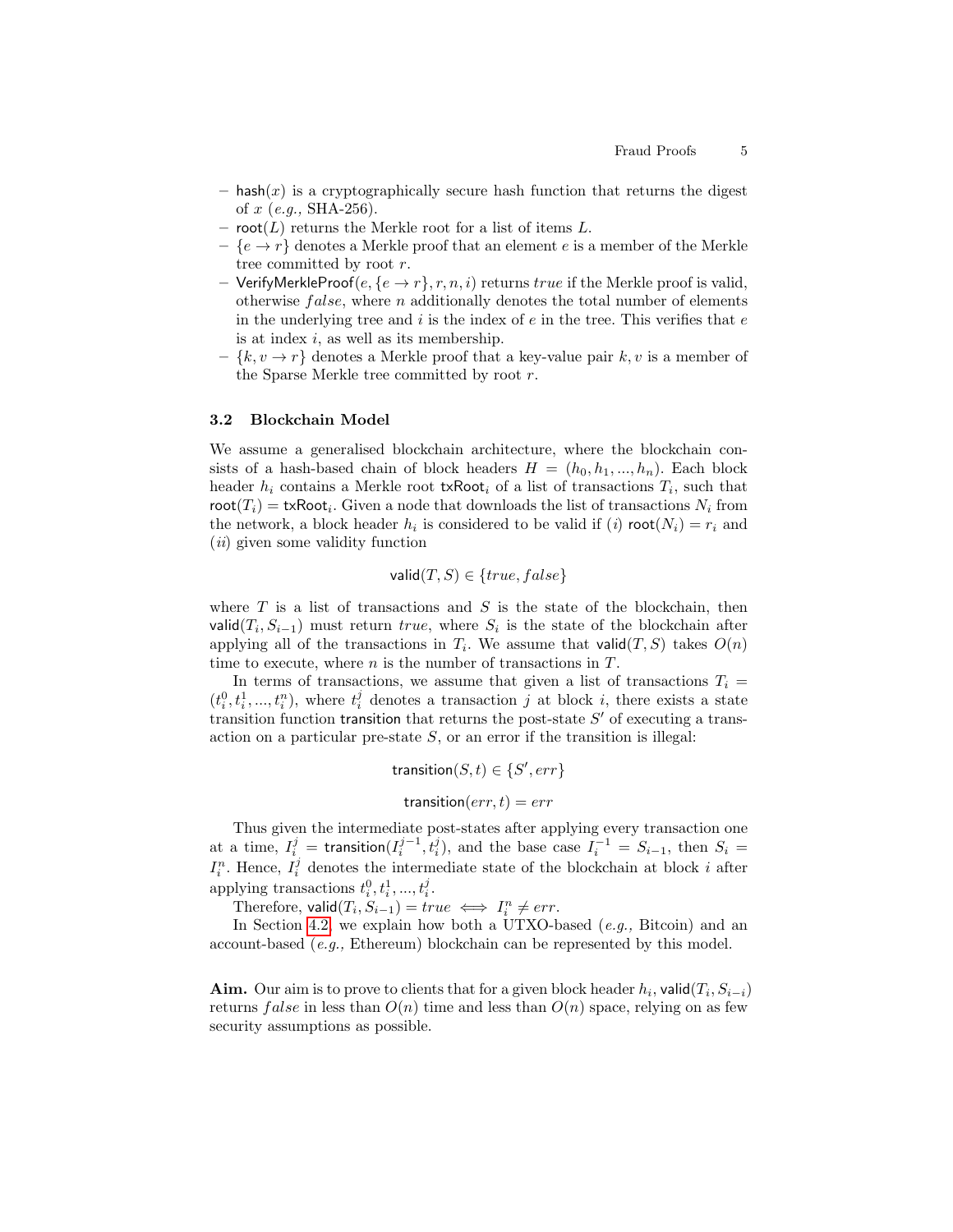### 3.3 Network Model

We assume a network that consists of two types of nodes:

- Full nodes. These are nodes which download and verify the entire blockchain. Honest full nodes store and rebroadcast valid blocks that they download to other full nodes, and broadcast block headers associated with valid blocks to light clients. Some of these nodes may participate in consensus  $(i.e.,$  by producing blocks).
- Light clients. These are nodes with computational capacity and network bandwidth that is too low to download and verify the entire blockchain. They receive block headers from full nodes, and on request, Merkle proofs that some transaction or state is a part of the block header.

We assume a network topology as shown in Figure [1;](#page-5-0) full nodes communicate with each other, and light clients communicate with full nodes, but light clients do not communicate with each other. Additionally, we assume a maximum network delay  $\delta$ ; such that if one honest node can connect to the network and download some data  $(e.g., a block)$  at time  $T$ , then it is guaranteed that any other honest node will be able to do the same at time  $T' \leq T + \delta$ .  $\!$  communicate with each nunicate with each other. Addition  $t$  node will be able to do the same at  $\overline{t}$ hat if one honest node can q., a block) at time  $T$ , t  $\stackrel{\text{\normalsize{a}}}{{\text{\normalsize{b}}}}$  able to do the same at data (e.g., a block) at time T, then it is guaranteed to the state of the state of the state of the state of  $T$ , then it is guaranteed to state of the state of the state of the state of the state of the state of the stat will be able to do the same at time  $T' \leq T +$  $\delta;$  such that if one honest nod

<span id="page-5-0"></span>

nodel—full nodes commu communicate only with full nodes. model—full nodes commu odes communicate with ea -full nodes communicate with e Fig. 1: Overview of the architecture of a fraud proof system at a network level. Fig. 1: Network model—full nodes communicate with each other, and light clients

### 3.4 Threat Model

We make the following assumptions in our threat model:

- Blocks and consensus. Block headers may be created by adversarial actors, and thus may be invalid, and there is no honest majority of consensusparticipating nodes that we can rely on.
- $-$  Full nodes. Full nodes may be dishonest, e.g., they may not relay information (e.g., fraud proofs), or they may relay invalid blocks. However, we assume that there is at least one honest full node that is connected to the network (i.e., it is online, willing to generate and distribute fraud proofs, and is not under an eclipse attack [\[18\]](#page-29-8)).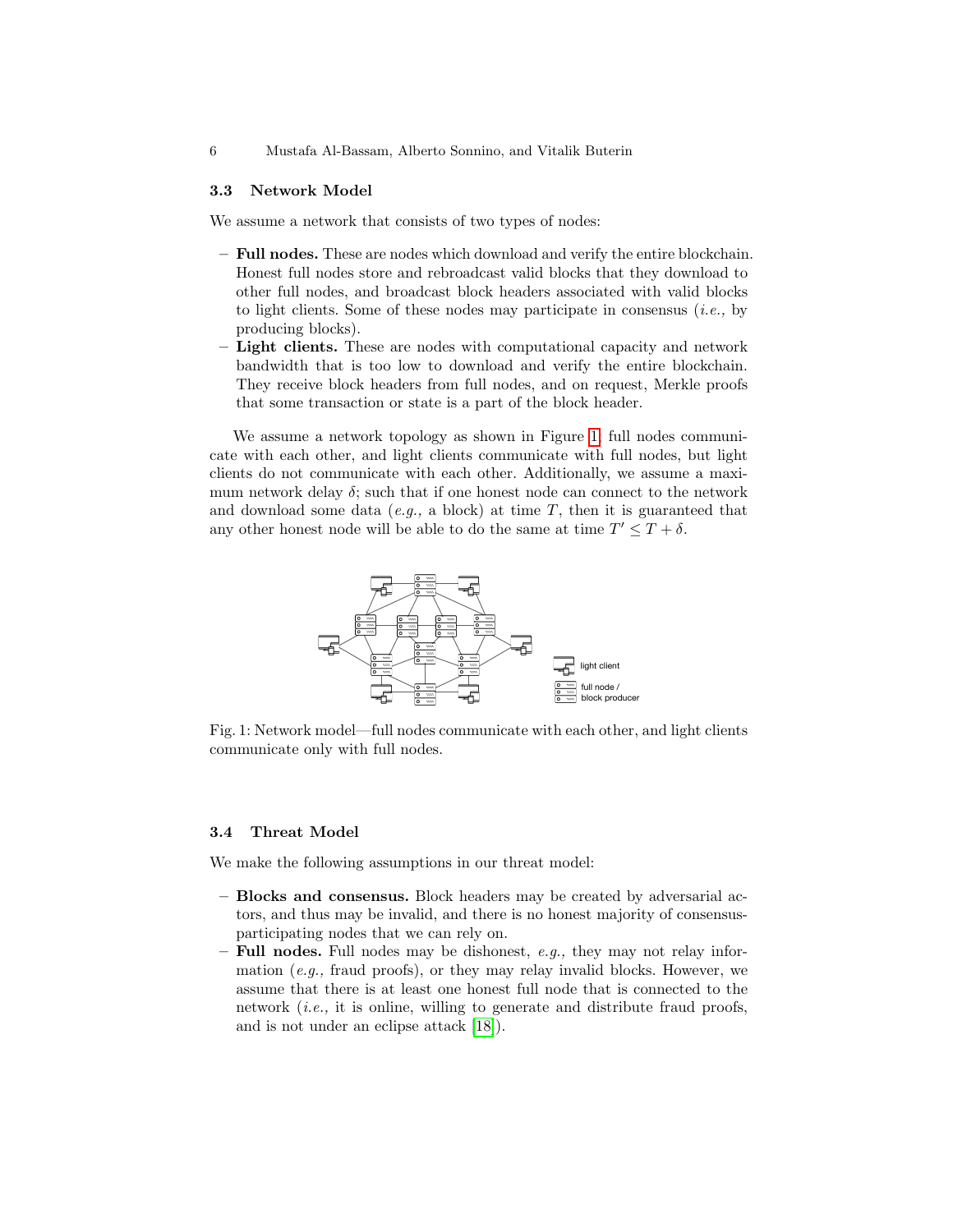– Light clients. We assume that each light client is connected to at least one honest full node. For data availability proofs, we assume a minimum number of honest light clients to allow for a block to be reconstructed. The specific number depends on the parameters of the system, and is analysed in Section [5.6.](#page-16-0)

## <span id="page-6-0"></span>4 Fraud Proofs



Fig. 2: Overview of the architecture of a fraud proof system at a network level.

## 4.1 Block Structure

In order to support efficient fraud proofs, it is necessary to design a blockchain data structure that supports fraud proof generation by design. Extending the model described in Section [3.2,](#page-4-0) a block header  $h_i$  at height i contains the following elements:

 $prevHash_i$  The hash of the previous block header in the chain.

 $dataRoot<sub>i</sub>$  The root of the Merkle tree of the data (e.g., transactions) included in the block.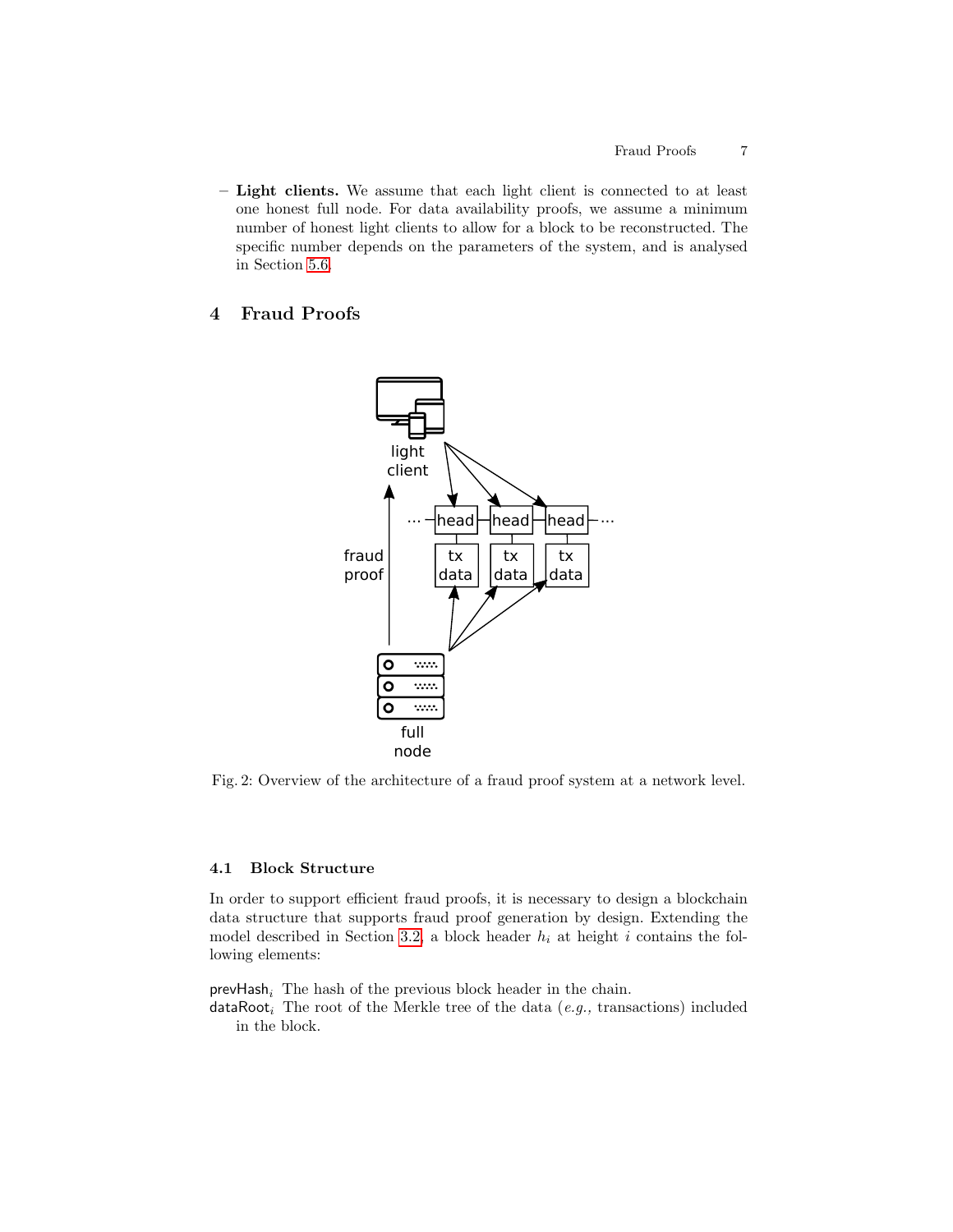$\mathsf{dataLength}_i$  The number of leaves represented by  $\mathsf{dataRoot}_i.$ 

stateRoot<sub>i</sub> The root of a sparse Merkle tree of the state of the blockchain (to be described in Section [4.2\)](#page-7-0).

additionalData<sub>i</sub> Additional arbitrary data that may be required by the network (e.g., in proof-of-work, this may include a nonce and the target difficulty threshold).

Additionally, the hash of each block header blockHash<sub>i</sub> = hash( $h_i$ ) is also stored by clients and nodes.

Note that typically blockchains have the Merkle root of transactions included in headers. We have abstracted this to a 'Merkle root of data' called  $dataRoot<sub>i</sub>$ , because as we shall see in Section [4.3,](#page-8-0) as well as including transactions in the block data, we also need to include intermediate state roots.

### <span id="page-7-0"></span>4.2 State Root and Execution Trace Construction

To instantiate a blockchain based on the state-based model described in Section [3.2,](#page-4-0) we make use of sparse Merkle trees, and represent the state as a key-value map. We explain how both a UTXO-based and an account-based blockchain can be instantiated atop such a model:

- UTXO-based. The keys in the map are transaction output identifiers  $e.g.,$ hash(hash $(d)||i)$ ) where d is the data of the transaction and i is the index of the output being referred to in  $d$ . The value of each key is the state of each transaction output identifier: either unspent  $(1)$  or nonexistent  $(0,$  the default value).
- Account-based. This is already a key-value map, where the key is the account or storage variable, and the value is the balance of the account or the value of the variable.

The state would need to keep track of all data that is relevant to block processing, including for example the cumulative transaction fees paid to the creator of the current block after each transaction.

We now define a variation of the function transition defined in Section [3.2,](#page-4-0) called rootTransition, that performs transitions without requiring the whole state tree, but only the state root and Merkle proofs of parts of the state tree that the transaction reads or modifies (which we call "witness", or w for short). These Merkle proofs are effectively expressed as a sub-tree of the same state tree with a common root.

rootTransition(stateRoot,  $t,w) \in \{\textsf{stateRoot}', err\}$ 

A witness w consists of a set of key-value pairs and their associated Sparse Merkle proofs in the state tree,  $w = \{(k_1, v_1, \{k_1, v_1 \rightarrow stateRoot\}), (k_2, v_2, \{k_2, v_2, \{k_3, v_3\})\}$  $\rightarrow stateRoot\},..., (k_n, v_n, \{k_n, v_n \rightarrow stateRoot\})$ .

After executing t on the parts of the state shown by  $w$ , if t modifies any of the state, then the new resulting stateRoot' can be generated by computing the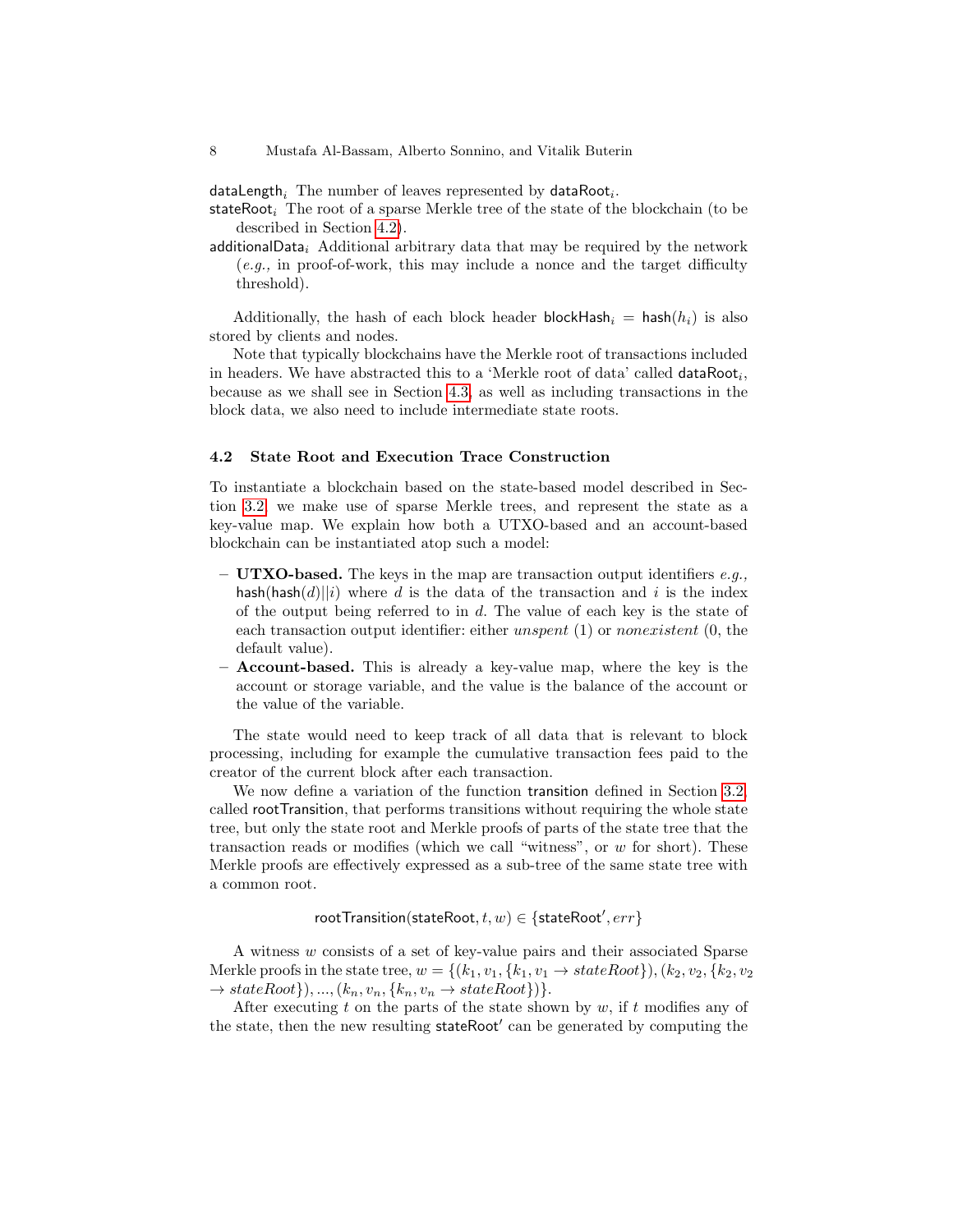root of the new sub-tree with the modified leafs. Not that if  $w$  is invalid and does not contain all of the parts of the state required by  $t$  during execution, then  $err$ is returned.

Let us denote, for the list of transactions  $T_i = (t_i^0, t_i^1, ..., t_i^n)$ , where  $t_i^j$  denotes a transaction  $j$  at block  $i$ , then  $w_i^j$  is the witness for transaction  $w_i^j$  for stateRoot $_i$ .

Thus given the intermediate state roots after applying every transaction one at a time, interRoot $i^j = \text{root}$ Transition(interRoot $i^{j-1}, t_i^j, w_i^j$ ), and the base case interRoot $_i^{-1} = \mathsf{stateRoot}_{i-1}, \text{ then } \mathsf{stateRoot}_i = \mathsf{interRoot}_i^n.$  Hence,  $\mathsf{interRoot}_i^j$  denotes the intermediate state root at block i after applying transactions  $t_i^0, t_i^1, ..., t_i^j$ .

## <span id="page-8-0"></span>4.3 Data Root and Periods

<span id="page-8-1"></span>

first byte  $= 80$  (start position of tx 3)

Fig. 3: Example of a 256-byte share.

The data represented by the **dataRoot** of a block contains transactions arranged into fixed-size chunks of data called 'shares', interspersed with intermediate state roots called 'traces' between transactions. We denote  $trace_i^j$  as the j<sup>th</sup> intermediate state root in block  $i$ . It is necessary to arrange data into fixed-size shares to allow for data availability proofs as we shall see in Section [5.](#page-10-0) Each leaf in the data tree represents a share.

As a share may not contain entire transactions but only parts of transactions as shown in Figure [3,](#page-8-1) we may reserve the first byte in each share to be the starting position of the first transaction that starts in the share, or 0 if no transaction starts in the share. This allows a protocol message parser to establish the message boundaries without needing every transaction in the block.

Given a list of shares  $(sh_0, sh_1, ..., sh_n)$  we define a function parseShares which parses these shares and outputs an ordered list of t messages  $(m_0, m_1, ..., m_t)$ , which are either transactions or intermediate state roots. For example, parseShares on some shares in the middle of some block i may return  $(trace_i^1, t_i^4, t_i^5, t_i^6, trace_i^2)$ .

parseShares( $(sh_0, sh_1, ..., sh_n)$ ) =  $(m_0, m_1, ..., m_t)$ 

Note that as the block data does not necessarily contain an intermediate state root after every transaction, we assume a 'period criterion', a protocol rule that defines how often an intermediate state root should be included in the block's data. For example, the rule could be at least once every  $p$  transactions, or  $b$  bytes or  $g$  gas (*i.e.*, in Ethereum [\[41\]](#page-30-3)).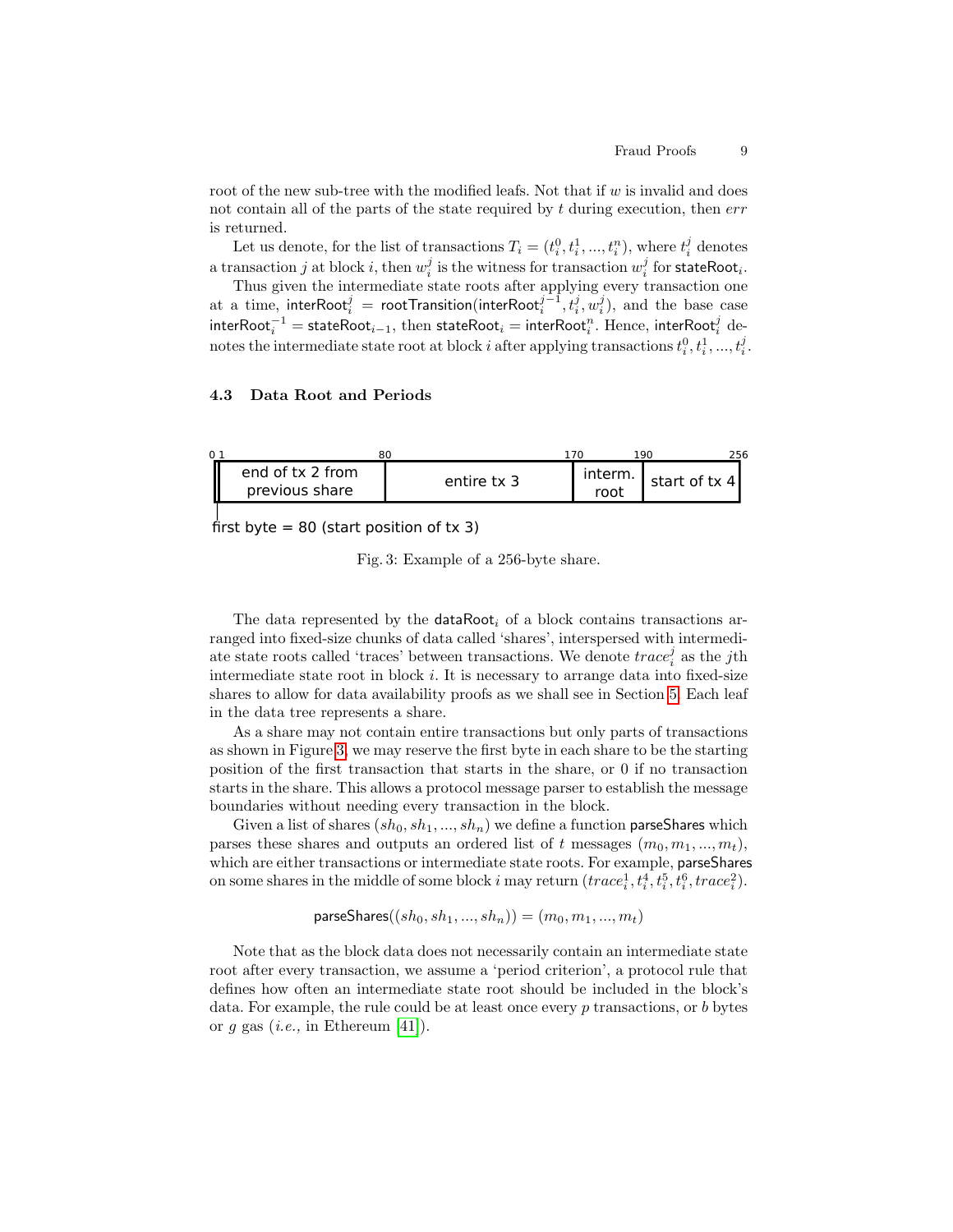We thus define a function **parsePeriod** which parses a list of messages, and returns a pre-state intermediate root  $trace_x$ , a post-state intermediate root  $trace_{x+1}$ , and a list of transaction  $(t_i^g, t_i^{g+1}, ..., t_i^{g+h})$  such that applying these transactions on  $trace_x$  is expected to return  $trace_{x+1}$ . If the list of messages violate the period criterion, then the function may return err, for example if there too many transactions in the messages to constitute a period.

$$
\text{parsePeriod}((m_0, m_1, ..., m_t)) \in \{(trace_x, trace_{x+1}, (t_i^g, t_i^{g+1}, ..., t_i^{g+h})), err\}
$$

Note that  $trace_x$  may be *nil* if no pre-state root was parsed, as this may be the case if the first messages in the block are being parsed, and thus the pre-state root is the state root of the previous block stateRoot<sub>i−i</sub>. Likewise,  $trace_{x+1}$  may be nil if no post-state root was parsed *i.e.*, if the last messages in the block are being parsed, as the post-state root would be stateRoot $_i$ .

### 4.4 Proof of Invalid State Transition

A faulty or malicious miner may provide an incorrect stateRoot<sub>i</sub>. We can use the execution trace provided in  $dataRoot<sub>i</sub>$  to prove that some part of the execution trace was invalid.

We define a function VerifyTransitionFraudProof and its parameters which verifies fraud proofs received from full nodes. If the fraud proof is valid, then the block that the fraud proof is for is permanently rejected by the client. In summary, the fraud proof verifier checks if applying the transactions in a period of the block's data on the intermediate pre-state root results in the intermediate post-state root specified the block data. If it does not, then the fraud proof is valid.

We denote  $d_i^j$  as share number j in block i.

## ${\sf VerifyTransitionFraudProof} ({\sf blockHash}_i,$

$$
(d_i^y, d_i^{y+1}, \dots, d_i^{y+m}), y,
$$
\n
$$
(\{d_i^y \to \text{dataRoot}_i\}, \{d_i^{y+1} \to \text{dataRoot}_i\}), \dots, \{d_i^{y+m} \to \text{dataRoot}_i\}),
$$
\n
$$
(w_i^y, w_i^{y+1}, \dots, w_i^{y+m}),
$$
\n
$$
(\text{tx witnesses})
$$
\n
$$
(\text{true}, \text{false})
$$
\n
$$
(x, \text{witnesses})
$$

VerifyTransitionFraudProof returns true if all of the following conditions are met, otherwise *false* is returned:

- 1. blockHash<sub>i</sub> corresponds to a block header  $h_i$  that the client has downloaded and stored.
- 2. For each share  $d^{y+a}_i$  in the proof,  $\mathsf{VerifyMerkleProof} (d^{y+a}_i, \{d^{y+a}_i \rightarrow \mathsf{dataRoot}_i\},$ dataRoot $_i$ , dataLength $_i, y + a)$  returns  $true$ .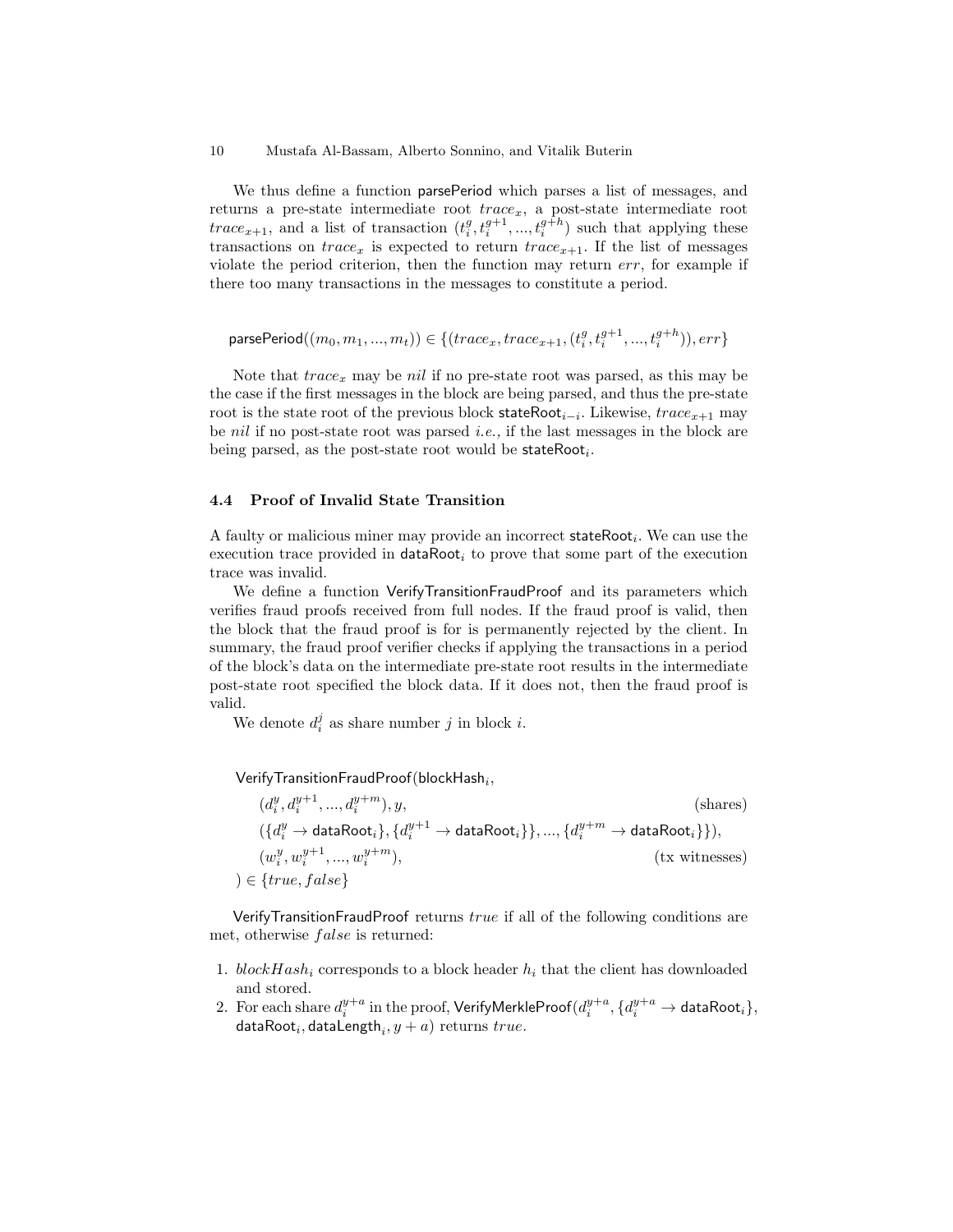- 3. Given parsePeriod(parseShares( $(d_i^y, d_i^{y+1}, ..., d_i^{y+m}))$ ) $\in \{ (trace_x, trace_{x+1}, (t_i^g,$  $t_i^{g+1},..., t_i^{g+h})$ ),  $err$ }, the result must not be  $err$ . If  $trace_x$  is nil, then  $y = 0$ is true, and if  $trace_{x+1}$  is  $nil$ , then  $y+m =$  dataLength<sub>i</sub> is true.
- 4. Check that applying  $(t_i^g, t_i^{g+1}, ..., t_i^{g+h})$  on  $trace_x$  results in  $trace_{x+1}$ . Formally, let the intermediate state roots after applying every transaction in the proof one at a time be interRoot $_i^j =$  rootTransition(interRoot $_i^{j-1}, t_i^j, w_i^j$ ). If trace<sub>x</sub> is not *nil*, then the base case is interRoot $_i^y$  = trace<sub>x</sub>, otherwise  $\textsf{interRoot}^y_i = \textsf{stateRoot}_{i-1}. \text{ If } \textsf{trace}_{x+1} \text{ is not } nil, \text{ trace}_{x+1} = \textsf{interRoot}^{g+h}_i \text{ is }$ true, otherwise stateRoot $_i =$  interRoot $_i^{y+m}$  is true.<sup>[4](#page-10-1)</sup>

#### 4.5 Transaction Fees

As discussed in Section [4.2,](#page-7-0) the state would need to keep track of all data that is relevant to block processing. A block producer may attempt to collect more transaction fees than is afforded to them by the transactions in the block. In order to make this detectable by a fraud proof as part of the model we have described, we can introduce a special key in the state tree called  $_{-}fees_{-}$ , which represents the cumulative fees in the block after applying each transaction, and is reset to 0 after applying the transaction where the block producer collects the fees.

## <span id="page-10-0"></span>5 Data Availability Proofs

A malicious block producer could prevent full nodes from generating fraud proofs by withholding the data needed to recompute  $dataRoot<sub>i</sub>$  and only releasing the block header to the network. The block producer could then only release the data—which may contain invalid transactions or state transitions—long after the block has been published, and make the block invalid. This would cause a rollback of transactions on the ledger of future blocks. It is therefore necessary for light clients to have a level of assurance that the data matching  $dataRoot<sub>i</sub>$  is indeed available to the network.

We propose a data availability scheme based on Reed-Solomon erasure coding, where light clients request random shares of data to get high probability guarantees that all the data associated with the root of a Merkle tree is available. The scheme assumes there is a sufficient number of honest light clients making the same requests such that the network can recover the data, as light clients upload these shares to full nodes, if a full node who does not have the complete data requests it. It is fundamental for light clients to have assurance that all the transaction data is available, because it is only necessary to withhold a few bytes to hide an invalid transaction in a block.

<span id="page-10-2"></span>We define below *soundness* and *agreement* and analyse them in Section [5.7.](#page-22-0)

<span id="page-10-1"></span><sup>4</sup> For simplicity, we assume a model where transaction witnesses are provided for every individual intermediate state root within the trace, but it is also possible to only provide witnesses only for the trace intermediate pre-state root, and execute the transactions as a single batch.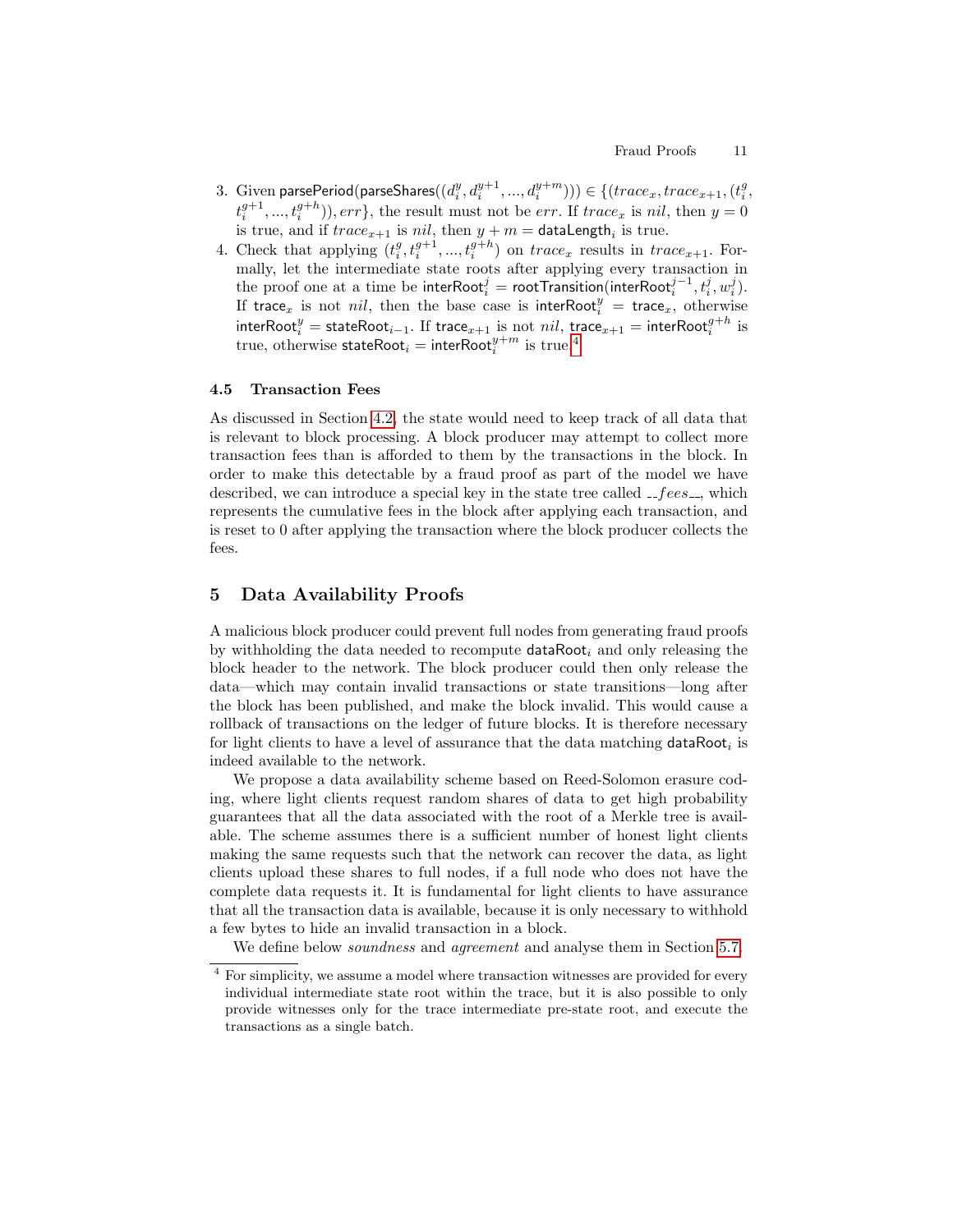Definition 1 (Soundness). If an honest light client accepts a block as available, then at least one honest full node has the full block data or will have the full block data within some known maximum delay  $k * \delta$  where  $\delta$  is the maximum network delay.

<span id="page-11-0"></span>Definition 2 (Agreement). If an honest light client accepts a block as available, then all other honest light clients will accept that block as available within some known maximum delay  $k * \delta$  where  $\delta$  is the maximum network delay.

#### 5.1 Strawman 1D Reed-Solomon Availability Scheme

To provide some intuition, we first describe a strawman data availability scheme, based on standard Reed-Solomon coding.

A block producer compiles a block of data consisting of k shares, extends the data to 2k shares using Reed-Solomon encoding, and computes a Merkle root (the **dataRoot**<sub>i</sub>) over the extended data, where each leaf corresponds to one share.

When light clients receive a block header with this  $dataRoot<sub>i</sub>$ , they randomly sample shares from the Merkle tree that dataRoot; represents, and only accept a block once it has received all of the shares requested. If an adversarial block producer makes more than 50% of the shares unavailable to make the full data unrecoverable (recall in recalled in Section [2.3](#page-3-0) that Reed-Solomon codes allow recovery of 2t shares from any t shares), there is a  $50\%$  chance that a client will randomly sample an unavailable share in the first draw, a  $25\%$  chance after two draws, a 12.5% chance after three draws, and so on, if they draw with replacement. (In the full scheme, they will draw without replacement, and so the probability will be even lower.)

Note that for this scheme to work, there must be enough light clients in the network sampling enough shares so that block producers will be required to release more than 50% of the shares in order to pass the sampling challenge of all light clients, and so that the full block can be recovered. An in-depth probability and security analysis is provided in Section [5.6.](#page-16-0)

The problem with this scheme is that an adversarial block producer may incorrectly construct the extended data, and thus the incomplete block is unrecoverable from the extended data even if more than 50% of the data is available. With standard Reed-Solomon encoding, the fraud proof that the extended data is invalid is the original data itself, as clients would have to re-encode all data locally to verify the mismatch with the given extended data, and thus it requires  $O(n)$  data with respect to the size of the block. Therefore, we instead use multi-dimensional encoding, as described in Section [5.2,](#page-12-0) so that proofs of incorrectly generated codes are limited to a specific axis—rather than the entire data—reducing proof size to  $O(\sqrt[d]{n})$  where d is the number of dimensions of the encoding. For simplicity, we will only consider two-dimensional Reed-Solomon encoding in this paper, but our scheme can be generalised to higher dimensions.

We note in Section [7.1](#page-26-0) that succinct proofs of computation could be an alternative future solution to this problem instead of multi-dimensional encoding.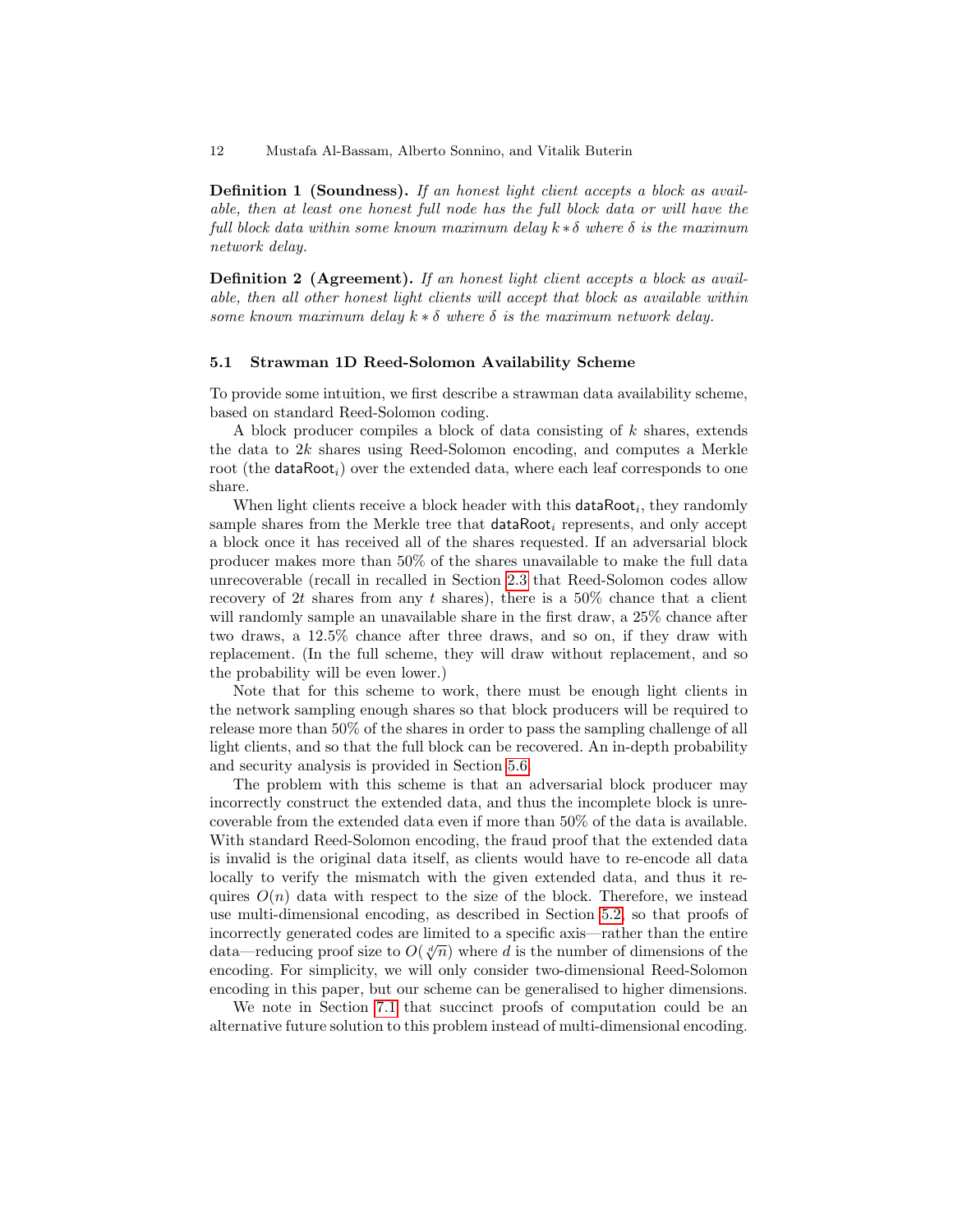## **dataRoot columnRoots**  $C_1$  ...  $C_k$   $C_{2k}$ … r1 ŧ …original tx extended data data rowRoots **rowRoots** rk extended extended data data r2k

## <span id="page-12-1"></span><span id="page-12-0"></span>5.2 2D Reed-Solomon Encoded Merkle Tree Construction

Fig. 4: Diagram showing a 2D Reed-Solomon encoding. The original data is initially arranged in a  $k \times k$  matrix, which is then 'extended' to a  $2k \times 2k$  matrix applying multiple times Reed-Solomon encoding.

A 2D Reed-Solomon Encoded Merkle tree can be constructed as follows from a block of data:

- 1. Split the raw data into shares of size shareSize each, and arrange them into a  $k \times k$  matrix; apply padding if the last share is not exactly of size share Size, or if there are not enough shares to complete the matrix.
- 2. Apply Reed-Solomon encoding on each row and column of the  $k \times k$  matrix to extend the data horizontally and vertically; i.e., encode each row and each column. Then apply a third time a Reed-Solomon encoding horizontally, on the vertically extended portion of the matrix to create a  $2k \times 2k$  matrix, as shown in Figure [4.](#page-12-1) This results in an extended matrix  $M_i$  for block i.
- 3. Compute the root of the Merkle tree for each row and column in the  $2k \times 2k$ matrix, where each leaf is a share. We have rowRoot $_i^j = \text{root}((M_i^{j,1}, M_i^{j,2},$ ...,  $M_i^{j,2k}))$  and columnRoot $_i^j = {\sf root}((M_i^{1,j}, M_i^{2,j}, ..., M_i^{2k,j})),$  where  $M_i^{x,y}$ represents the share in row  $x$ , column  $y$  in the matrix.
- 4. Compute the root of the Merkle tree of the roots computed in step 3 and use this as dataRoot $_i$  . We have dataRoot $_i = \mathsf{root}((\mathsf{rowRoot}_i^1, \mathsf{rowRoot}_i^2, ..., \mathsf{rowRoot}_i^{2k},$  $\mathsf{columnRoot}^1_i, \mathsf{columnRoot}^2_i, ..., \mathsf{columnRoot}^{2k}_i)).$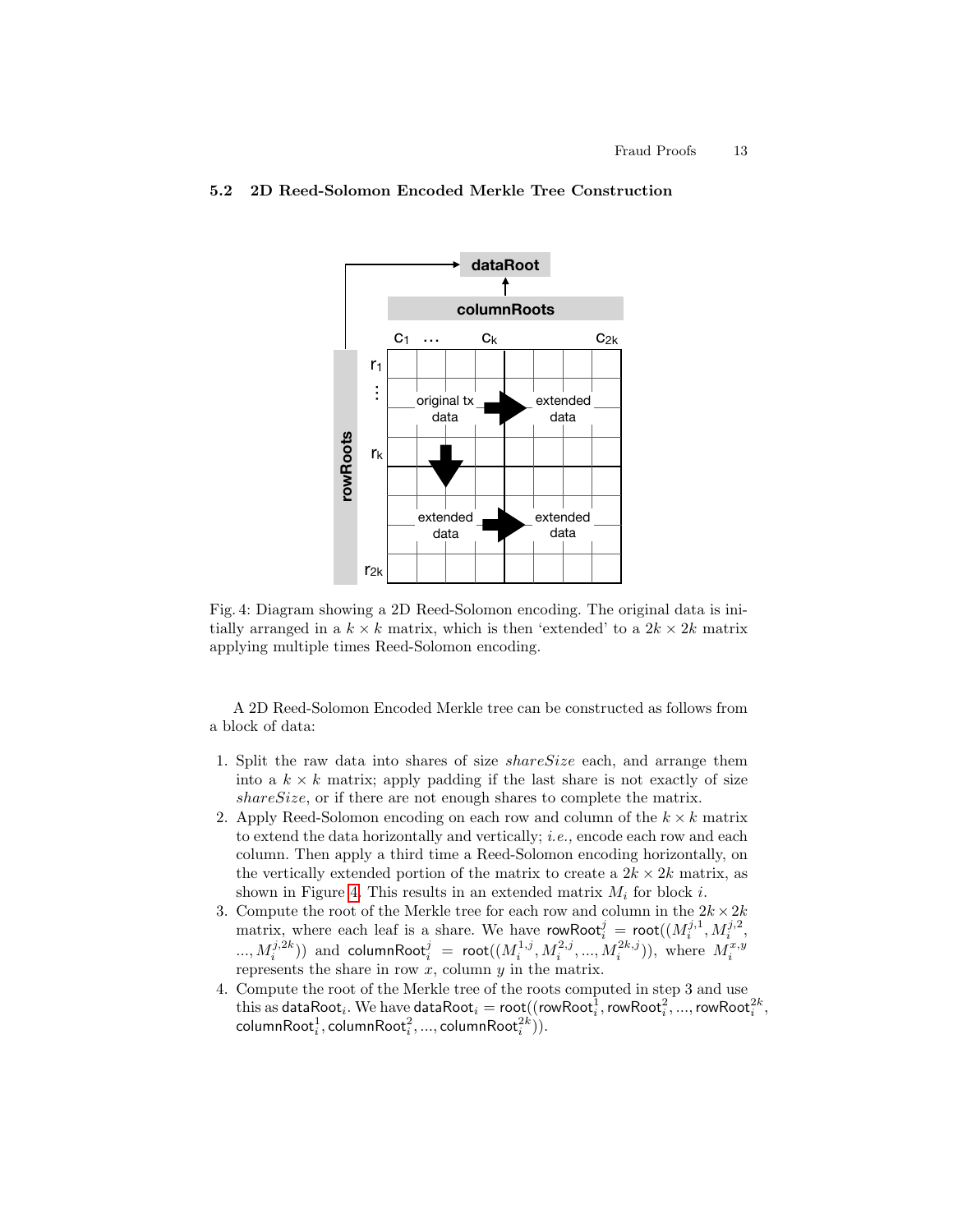The resulting tree of dataRoot<sub>i</sub> has dataLength<sub>i</sub> =  $2 \times (2k)^2$  elements, where the first  $\frac{1}{2}$ dataLength<sub>i</sub> elements are in leaves via the row roots, and the latter half are in leaves via the column roots.

Note that although it is possible to present a Merkle proof from  $dataRoot<sub>i</sub>$  to an individual share, it is important to note that a Merkle tree has  $2<sup>x</sup>$  leaves, and the Merkle sub-trees for the row and column roots are constructed independently from dataRoot<sub>i</sub>. Therefore it is necessary to have a wrapper function around VerifyMerkleProof called VerifyShareMerkleProof with the same parameters which takes into account how the underlying Merkle tree deals with an unbalanced number of leaves; this may involve calling VerifyMerkleProof twice for different portions of the path, or offsetting the index.[5](#page-13-0)

The width of the matrix can be derived as matrix Width  $i = \sqrt{\frac{1}{2}dataLength_i}$ . If we are only interested in the row and column roots of  $dataRoot<sub>i</sub>$ , rather than the actual shares, then we can assume that  $\mathsf{dataRoot}_i$  has  $2\times \mathsf{matrixWidth}_i$  leaves when verifying a Merkle proof of a row or column root.

A light client or full node is able to reconstruct  $dataRoot<sub>i</sub>$  from all the row and column roots by recomputing step 4. In order to gain data availability assurances, all light clients should at minimum download all the row and column roots needed to reconstruct dataRoot<sub>i</sub> and check that step 4 was computed correctly, because as we shall see in Section [5.5,](#page-15-0) they are necessary to generate fraud proofs of incorrectly generated extended data.

We nevertheless represent all of the row and column roots as a a single  $dataRoot<sub>i</sub>$  to allow 'super-light' clients which do not download the row and column roots, but these clients cannot be assured of data availability and thus do not fully benefit from the increased security of allowing fraud proofs.

### 5.3 Random Sampling and Network Block Recovery

In order for any share in the 2D Reed-Solomon matrix to be unrecoverable, then at least  $(k + 1)^2$  $(k + 1)^2$  $(k + 1)^2$  out of 2k shares must be unavailable (see Theorem 1). Thus when light clients receive a new block header from the network, they should randomly sample  $0 < s < (k+1)^2$  distinct shares from the extended matrix, and only accept the block if they receive all shares. Additionally, light clients gossip shares that they have received to the network, so that the full block can be recovered by honest full nodes.

The protocol between a light client and the full nodes that it is connected to works as follows:

1. The light client receives a new block header  $h_i$  from one of the full nodes it is connected to, and a set of row and column roots  $R = (\text{rowRoot}_i^1, \text{rowRoot}_i^2, ...,$ rowRoo $\mathsf{t}^{2k}_i,$  columnRoo $\mathsf{t}^1_i,$  columnRoo $\mathsf{t}^2_i, ... ,$  columnRoo $\mathsf{t}^{2k}_i$ ). If the check roo $\mathsf{t}(R)$  $=$  dataRoot<sub>i</sub> is false, then the light client rejects the header.

<span id="page-13-0"></span><sup>5</sup> For example, if the underlying tree simply repeats the last leaves to pad the tree to  $2^x$  leaves, then the wrapper function may be VerifyShareMerkleProof( $e, \{e \rightarrow$ to 2 heaves, then the wrapper function may be verify situative rise root  $(e, \{e \rightarrow r\}, r, n, i + \lfloor i / \sqrt{\frac{1}{2}i} \rfloor \times (2^{\lceil \log_2(\sqrt{\frac{1}{2}i}) \rceil} - \sqrt{\frac{1}{2}i}).$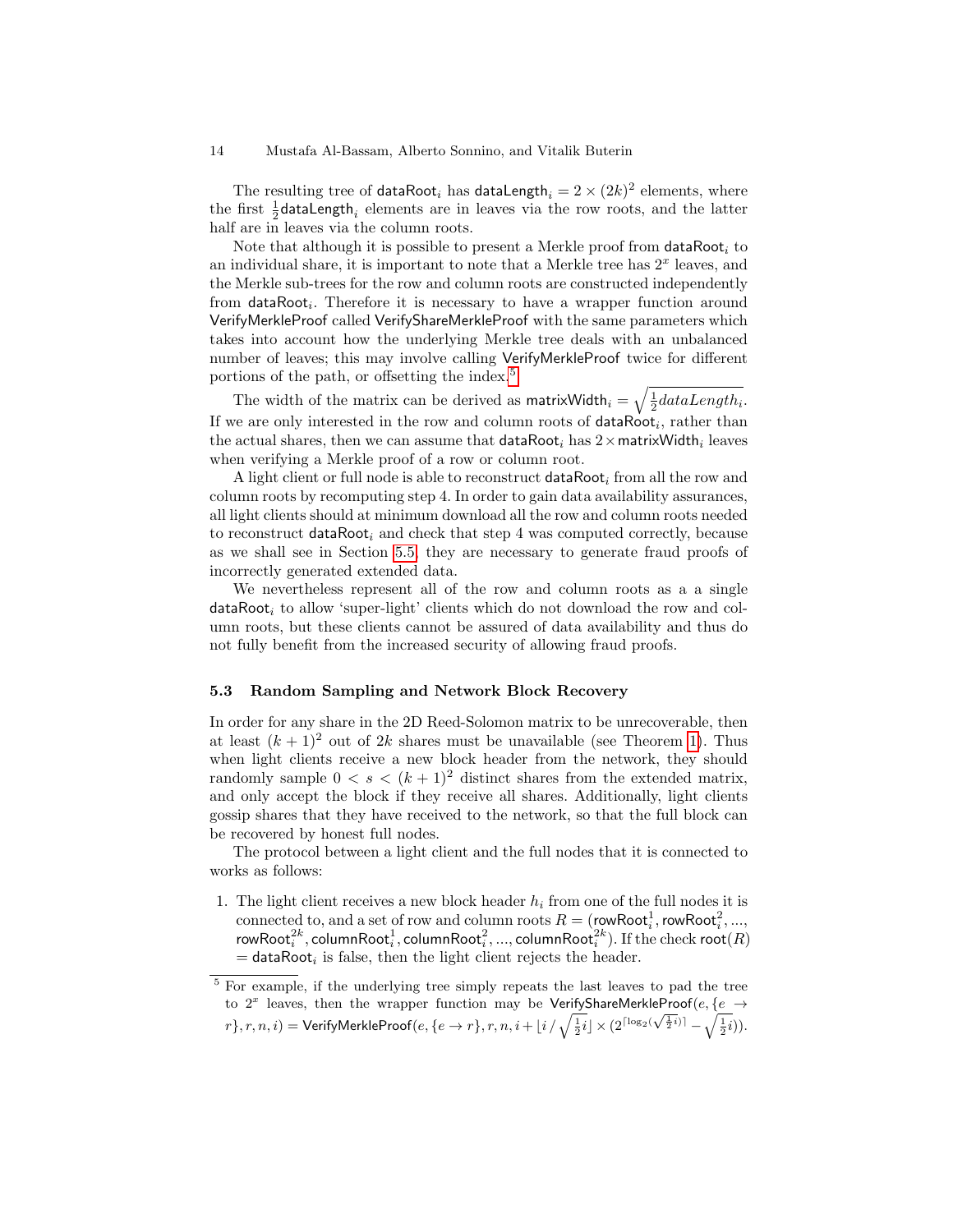- 2. The light client randomly chooses a set of unique  $(x, y)$  coordinates  $S =$  $\{(x_0, y_0)(x_1, y_1), ..., (x_n, y_n)\}\)$  where  $0 < x \leq$  matrix Width, and  $0 < y \leq$  $\text{matrixWidth}_i$ , corresponding to points on the extended matrix, and sends them to one or more of the full nodes it is connected to.
- 3. If a full node has all of the shares corresponding to the coordinates in S and their associated Merkle proofs, then for each coordinate  $(x_a, y_b)$  the full node responds with  $M_i^{x_a, y_b}, \{M_i^{x_a, y_b} \rightarrow \textsf{rowRoot}_i^a\}$  or  $M_i^{x_a, y_b}, \{M_i^{x_a, y_b} \rightarrow \textsf{rowRoot}_i^a\}$  $\mathsf{columnRoot}_i^b\}.$  Note that there are two possible Merkle proofs for each share; one from the row roots, and one from the column roots, and thus the full node must also specify for each Merkle proof if it is associated with a row or column root.
- 4. For each share  $M_i^{x_a, y_b}$  that the light client has received, the light client  $\text{checks that } VerifyMerkleProof(\check{M}^{x_a,y_b}_i, \{M^{x_a,y_b}_i \rightarrow \textsf{rowRoot}^a_i\}, \textsf{rowRoot}^a_i,$ matrix Width, b) is true if the proof is from a row root, otherwise if the proof is from a column root then  $VerifyMerkleProof(M_i^{x_a,y_b}, \{M_i^{x_a,y_b} \rightarrow$ columnRoot $_i^b\},$  columnRoot $_i^b,$  matrixWidth $_i, a)$  is  $\mathit{true}.$
- 5. Each share and valid Merkle proof that is received by the light client is gossiped to all the full nodes that the light client is connected to if the full nodes do not have them, and those full nodes gossip it to all of the full nodes that they are connected to.
- 6. If all the proofs in step 4 succeeded, and no shares are missing from the sample made in step 2, then the block is accepted as available if within  $2 \times \delta$ no fraud proofs for the block's erasure code is received (Section [5.5\)](#page-15-0).

## <span id="page-14-0"></span>5.4 Selective Share Disclosure

If a block producer selectively releases shares as light clients ask for them, up to  $(k+1)^2$  shares, they can violate the soundness property (Definition [1\)](#page-10-2) of the clients that ask for the first  $(k + 1)^2$  out of 2k shares, as they will accept the blocks as available despite them being unrecoverable.

This can be alleviated if one assumes an enhanced network model where a sufficient number of honest light clients make requests such that more than  $(k+1)^2$  shares will be sampled, and that each sample request for each share is anonymous  $(i.e.,$  sample requests cannot be linked to the same client) and the distribution in which every sample request is received is uniformly random, for example by using a mix net [\[9\]](#page-29-9). As the network would not be able to link different per-share sample requests to the same clients, shares cannot be selectively released on a per-client basis.

We thus assume two network connection models that sample requests can be made under, which we will analyse in the security analysis:

- Standard model. Sample requests are linkable to the clients that made them, and the order that they are received is predictable  $(e,q)$ , they are received in the order that they were sent).
- Enhanced model. Different sample requests cannot be linked to the same client, and the order that they are received by the network is uniformly random with respect to other requests.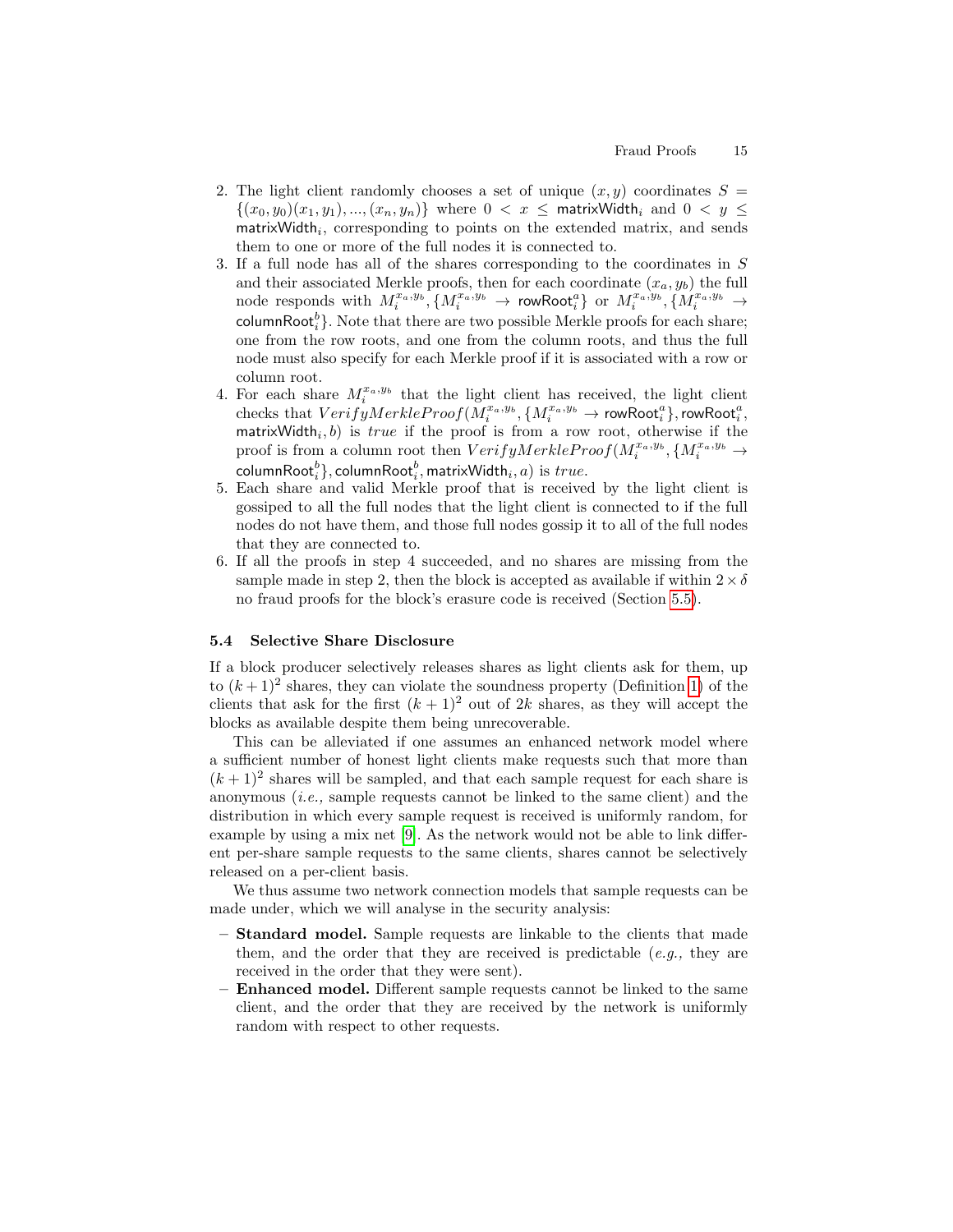#### <span id="page-15-0"></span>5.5 Fraud Proofs of Incorrectly Generated Extended Data

If a full node has enough shares to recover a particular row or column, and after doing so detects that recovered data does not match its respective row or column root, then it must distribute a fraud proof consisting of enough shares in that row or column to be able to recover it, and a Merkle proof for each share. In summary, the fraud proof verifier checks that  $(i)$  all of the shares given by the prover are in the same row or column and  $(ii)$  that the recovered row or column does not match the row or column root in the block.

We define a function VerifyCodecFraudProof that verifies these fraud proofs, where  $axisRoot_i^j \in \{rowRoot_i^j, columnRoot_i^j\}$ . These proofs can also be verified by 'super-light' clients as they do not assume any knowledge of the row and column roots. We denote *axis* and  $ax_j$  as row or column boolean indicators; 0 for rows and 1 for columns.

 ${\sf VerifyCodeC}$ Fraud ${\sf Proof}$ (block ${\sf Hash}_i,$ 

| $axisRootji, {axisRootji \rightarrow dataRooti}, j,$                                                                                              | (row or column root)      |
|---------------------------------------------------------------------------------------------------------------------------------------------------|---------------------------|
| axis,                                                                                                                                             | (row or column indicator) |
| $((sh_0, pos_0, ax_0), (sh_1, pos_1, ax_1), , (sh_k, pos_k, ax_k)),$                                                                              | (shares)                  |
| $({\lbrace sh_0 \rightarrow dataRoot_i \rbrace}, {\lbrace sh_1 \rightarrow dataRoot_i \rbrace}, , {\lbrace sh_k \rightarrow dataRoot_i \rbrace})$ |                           |
| $) \in \{true, false\}$                                                                                                                           |                           |

Let recover be a function that takes a list of shares and their positions in the row or column  $((sh_0, pos_0), (sh_1, pos_1), ..., (sh_k, pos_k)),$  and the length of the extended row or column  $2k$ . The function outputs the full recovered shares  $(sh_0, sh_1, ..., sh_{2k})$  or err if the shares are unrecoverable.

 $recover(((sh_0, pos_0), (sh_1, pos_1), ..., (sh_k, pos_k)), 2k) \in \{(sh_0, sh_1, ..., sh_{2k}), err\}$ 

VerifyCodecFraudProof returns true if all of the following conditions are met:

- 1.  $blockHash_i$  corresponds to a block header  $h_i$  that the client has downloaded and stored.
- $2. \ \text{ If } axis=0 \text{ (row root)}, \textsf{VerifyMerkleProof}(axisRoot_{i}^{j}, \{axisRoot_{i}^{j} \rightarrow \textsf{dataRoot}_{i} \},$ dataRoot $_i, 2 \times$  matrixWidth $_i, j)$  returns  $true.$
- $3. \ \text{ If } axis = 1 \text{ (col. root)}, \text{VerifyMerkleProof}(axisRoot_{i}^{j}, \{axisRoot_{i}^{j} \rightarrow \textsf{dataRoot}_{i} \},$ dataRoot $i, 2 \times$  matrixWidth $i, \frac{1}{2}$ dataLength $i + j$ ) returns true.
- 4. For each  $(sh_x, pos_x, ax_x)$ , VerifyShareMerkleProof $(sh_x, \{ sh_x \rightarrow \text{dataRoot}_i \},$ <code>dataRoot</code> , <code>dataLength</code> ,  $index$  ) returns true, where  $index$  is the expected index of the  $sh_x$  in the data tree based on  $pos_x$  assuming it is in the same row or column as  $axisRoot<sub>i</sub><sup>j</sup>$ . See Appendix [B](#page-32-0) for how  $index$  can be computed. Note that full nodes can specify Merkle proofs of shares in rows or columns from either the row or column roots  $e.g.,$  if a row is invalid but the full nodes only has Merkle proofs for the row's share from column roots. This also allows for full nodes to generate fraud proofs if there are inconsistencies in the data between rows and columns  $e.g.,$  if the same cell in the matrix has a different share in its row and column trees.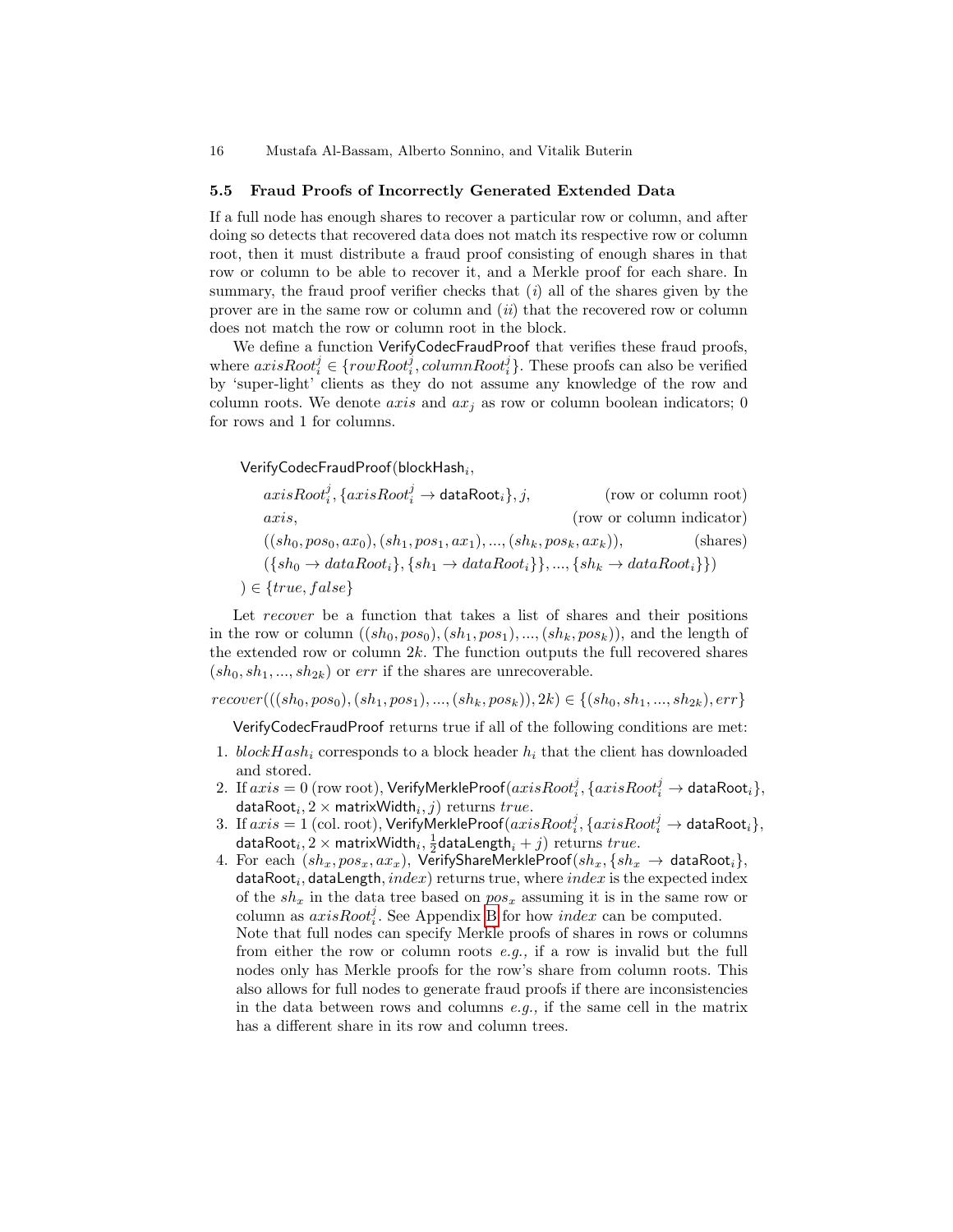5.  $root(recover(((sh_0, pos_0), (sh_1, pos_1), ..., (sh_k, pos_k)))) = axisRoot_i^j$  is false.

If  $VerifyCodecFraudProof$  for  $blockHash_i$  returns true, then the block header  $h_i$  is permanently rejected by the light client.

### <span id="page-16-0"></span>5.6 Sampling Security Analysis

We present how the data availability scheme presented in Section [5](#page-10-0) can provide lights clients with a high level of assurance that block data is available to the network.

Minimum Unavailable Shares for Unrecoverability Theorem [1](#page-16-1) states that data is unrecoverable if a malicious block proposer withholds  $k + 1$  shares of at least  $k+1$  columns or rows; which makes a total of  $(k+1)^2$  shares to withhold.



Fig. 5: Graphical interpretation of Theorem [1.](#page-16-1) Data is unrecoverable if at least  $k + 1$  columns (or rows) have each at least  $k + 1$  unavailable shares.

<span id="page-16-1"></span>**Theorem 1.** Given a  $2k \times 2k$  matrix E as show in Figure [4,](#page-12-1) data is unrecoverable if at least  $k + 1$  columns or rows have each at least  $k + 1$  unavailable shares. In that case, the minimum number of shares that must be unrecoverable is  $(k+1)^2$ .

Proof. Suppose a malicious block producer wants to make unrecoverable a share  $E_{i,j}$  of the  $2k \times 2k$  matrix E. Recall that Reed-Solomon encoding allow to recover all  $2k$  shares from any k shares; the block producer will have to  $(i)$  make unrecoverable at least  $k + 1$  shares from the row  $E_{i,*}$ , and  $(ii)$  make unrecoverable at least  $k + 1$  shares from the column  $E_{*,j}$ .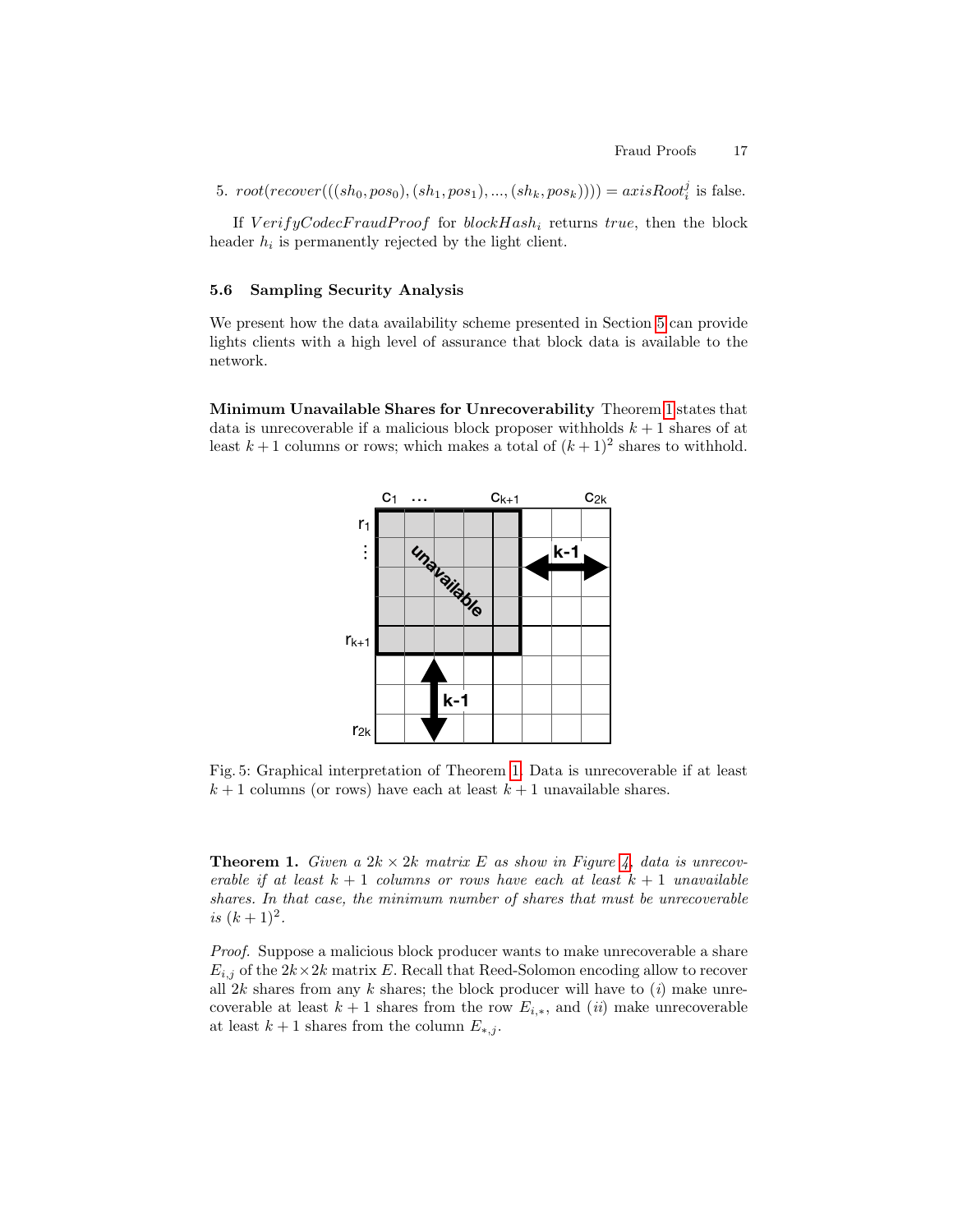Let us start from  $(i)$ ; the block producer withholds at least  $k+1$  shares from row  $E_{i,*}$ . However, each of these  $k+1$  withheld shares  $(E_{i,c_1}, \ldots, E_{i,c_{k+1}}) \in E_{i,*}$ can be recovered from the available shares of their respective columns  $E_{*,c_1}$ ,  $E_{*,c_2,\ldots}, E_{*,c_{k+1}}$ . Therefore, the block producer will also have to withhold at least  $k + 1$  shares from each of these columns. This gives a total of  $(k + 1)$  \*  $(k+1) = (k+1)^2$  shares to withhold. Note that at this point, there are not enough shares left in the matrix to recover any of the  $(k+1)^2$  shares of columns  $(E_{*,c_1}, \ldots E_{*,c_{k+1}}).$ 

Let us now consider (*ii*); the block producer withholds at least  $k + 1$  shares from the column  $E_{*,j}$  to make unrecoverable the share  $E_{i,j}$ . As before, each shares  $(E_{r_1,j},...,E_{r_{k+1},j}) \in E_{*,j}$  can be recovered from the available shares of their respective row  $E_{r_1,*}, E_{r_2,*}, \ldots, E_{r_{k+1},*}$ . Therefore, the block producer will also have to withhold at least at least  $k + 1$  shares from each of these rows. As before, this also gives a total of  $(k + 1) * (k + 1) = (k + 1)^2$  shares to withhold.

However,  $(i)$  is equivalent to  $(ii)$  by the symmetry of the matrix, and are actually operating on the same shares; executing  $(i)$  on matrix E is equivalent to execute  $(ii)$  on the transposed of the matrix  $E$ .

Unrecoverable Block Detection Theorem [2](#page-17-0) states the probability that a single light client will sample at least one unavailable share in a matrix with the minimum unavailable shares for unrecoverability, thus detecting that a block may be unrecoverable.

<span id="page-17-0"></span>**Theorem 2.** Given a  $2k \times 2k$  matrix E as shown in Figure [4,](#page-12-1) where  $(k + 1)^2$ shares are unavailable. If one player randomly samples  $0 < s < (k+1)^2$  shares from E, the probability of sampling at least one unavailable share is:

<span id="page-17-2"></span>
$$
p_1(X \ge 1) = 1 - \prod_{i=0}^{s-1} \left( 1 - \frac{(k+1)^2}{4k^2 - i} \right)
$$
 (1)

*Proof.* We start by assuming that the  $2k \times 2k$  matrix E contains q unavailable shares; If the player performs m trials  $(0 \lt s \lt (k+1)^2)$ , the probability of finding exactly zero unavailable share is:

<span id="page-17-1"></span>
$$
p_1(X=0) = \frac{\binom{4k^2 - q}{s}}{\binom{4k^2}{s}}
$$
\n<sup>(2)</sup>

The numerator of Equation  $(2)$  computes the number of ways to pick s chunks among the set of unavailable shares  $4k^2 - q$  (i.e.,  $\binom{4k^2-q}{s}$ ). The denominator computes the total number of ways to pick any s samples out of the total number of samples (i.e.,  $\binom{4k^2}{s}$  $\binom{k^2}{s}$ .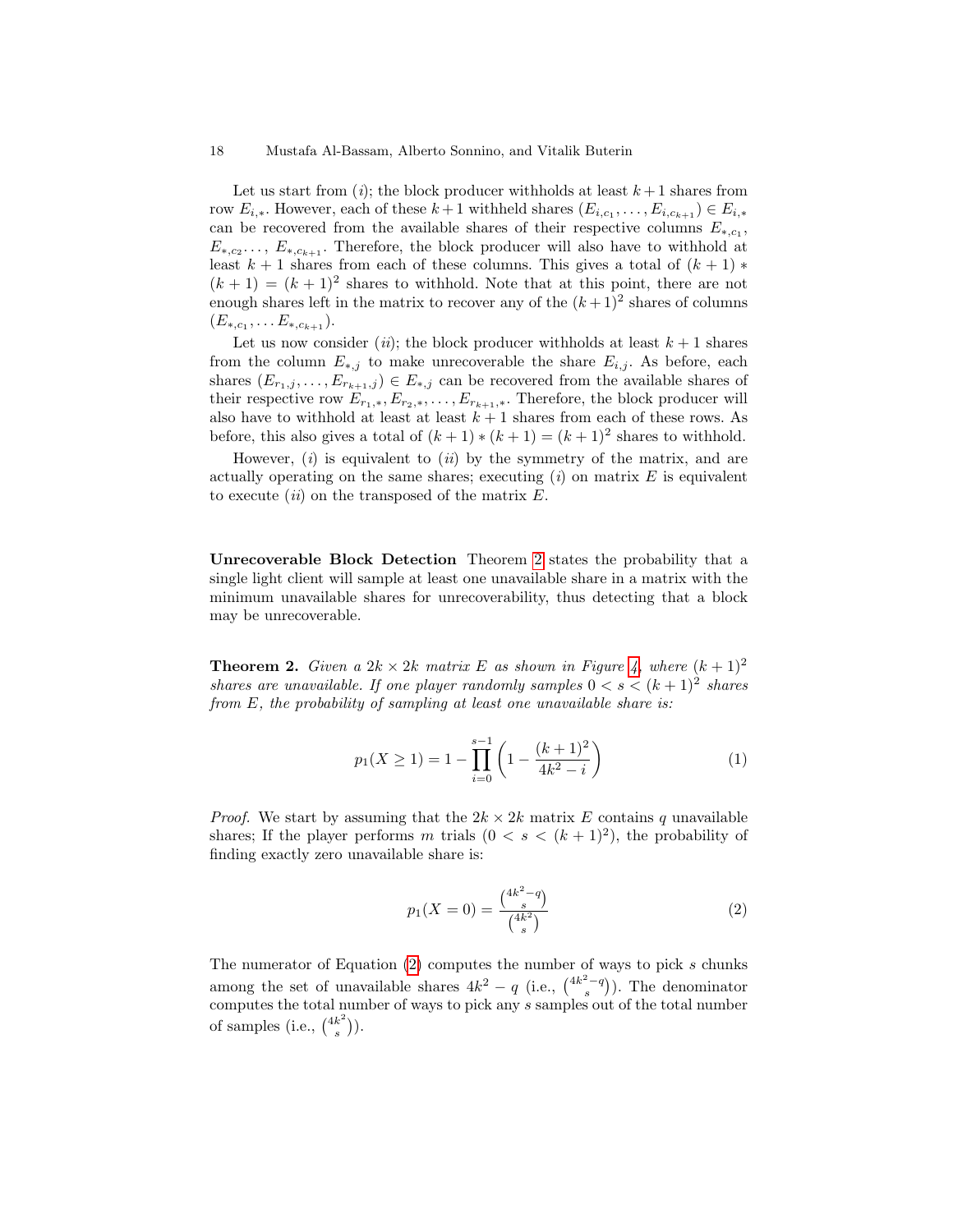Then, the probability  $p_1(X \geq 1)$  of finding at least one unavailable share can be easily computed from Equation [\(2\)](#page-17-1):

$$
p_1(X \ge 1) = 1 - p_1(X = 0)
$$
\n(3)

$$
= 1 - \frac{\binom{4k^2 - q}{s}}{\binom{4k^2}{s}}
$$
(4)

$$
= 1 - \prod_{i=0}^{s-1} \left( 1 - \frac{q}{4k^2 - i} \right) \tag{5}
$$

which can be re-written as Equation [\(1\)](#page-17-2) by setting  $q = (k+1)^2$ .

<span id="page-18-0"></span>

Fig. 6: Plot of Equation [\(1\)](#page-17-2)—variation of the probability  $p_1(X \geq 1)$  with the number of sampled shares (s) (computed for  $k = 32$  and  $k = 256$ ).

<span id="page-18-1"></span>

Fig. 7: Variation of the shares size with the size of the matrix  $(k)$ .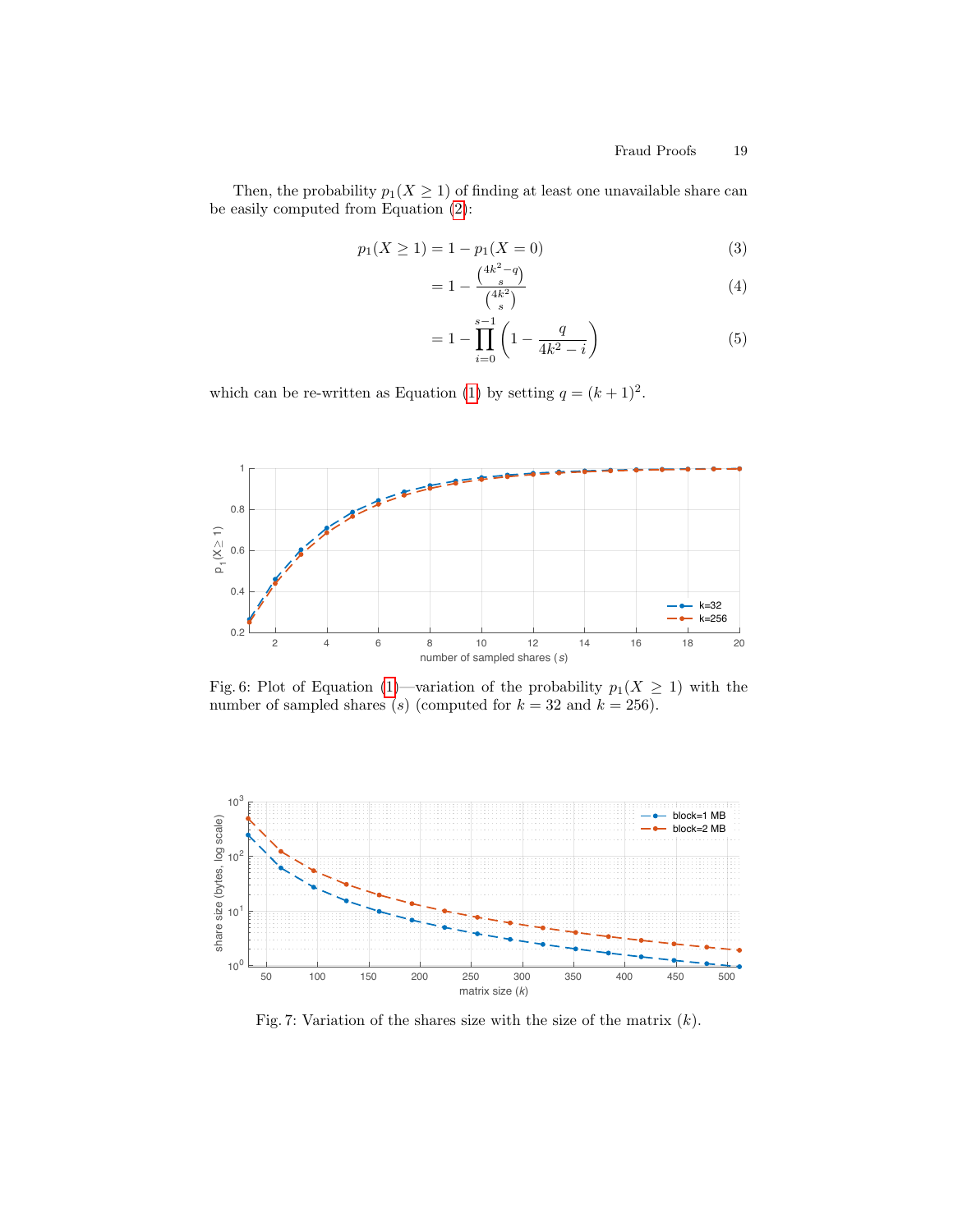Figure [6](#page-18-0) shows how this probability varies with s samples for  $k = 32$  and  $k = 256$ ; each light client samples at least one unavailable share with about 60% probability after 3 samplings (*i.e.*, after querying respectively  $0.07\%$  of the block shares for  $k = 32$  and 0.001% of the block shares for  $k = 256$ , and with more than 99% probability after 15 samplings (*i.e.*, after querying respectively  $0.4\%$  of the block shares for  $k = 16$  and 0.005% of the block shares for  $k = 256$ ). Figure [7](#page-18-1) shows that light clients would have to download about 3.6 KB of shares to be able to detect incomplete blocks with more than 99% probability for  $k = 32$ , and about 57 bytes of shares for  $k = 256$ .

Equation [\(6\)](#page-19-0) shows a noticeable result: the probability  $p_1(X \geq 1)$  is almost independent of  $k$  for large values of  $k$ ; it is therefore convenient to have a large matrix size (*i.e.*,  $k > 128$ ) as this reduces the amount of data that light clients have to download.

<span id="page-19-0"></span>
$$
\lim_{k \to \infty} p_1(X \ge 1) = \lim_{k \to \infty} \left( 1 - \prod_{i=0}^{s-1} \left( 1 - \frac{(k+1)^2}{4k^2 - i} \right) \right) = 1 - (3/4)^s \tag{6}
$$

Under the enhanced model described in Section [5.4,](#page-14-0) a malicious block producer could statistically link light clients based on the shares they query; *i.e.*, assuming that a light client would never request twice the same share, a block producer can deduce that any request for the same share comes from a different client. To mitigate this problem, light clients could sample without replacement by performing the procedure for sampling with replacement multiple times, and only stop when they have sampled s unique values.

Multi-Client Unrecoverable Block Detection Theorem [3](#page-19-1) captures the probability that more than  $\hat{c}$  out of c light clients sample at least one unavailable share in a matrix with the minimum unavailable shares for unrecoverability.

<span id="page-19-1"></span>**Theorem 3.** Given a  $2k \times 2k$  matrix E as shown in Figure [4,](#page-12-1) where  $(k+1)^2$ shares are unavailable. If c players randomly sample  $0 < s < (k+1)^2$  shares from  $E$ , the probability that more than  $\hat{c}$  players sample at least one unavailable share is:

<span id="page-19-3"></span>
$$
p_c(Y > \hat{c}) = 1 - \sum_{j=1}^{\hat{c}} \binom{c}{j} \left(p_1(X \ge 1)\right)^j \left(1 - p_1(X \ge 1)\right)^{c-j} \tag{7}
$$

where  $p_1(X \geq 1)$  is given by Equation [\(1\)](#page-17-2).

*Proof.* We start by computing the probability that exactly  $\hat{c}$  players sample at least one unavailable share; this probability is given by the binomial probability mass function:

<span id="page-19-2"></span>
$$
p_{s,\hat{c}}(Y=\hat{c}) = {c \choose \hat{c}} (p_1(X \ge 1))^{\hat{c}} (1 - p_1(X \ge 1))^{c - \hat{c}}
$$
(8)

where  $p_1(X \geq 1)$  is given by Equation [\(1\)](#page-17-2). Equation [\(8\)](#page-19-2) describes the probability that  $\hat{c}$  players succeed to sample at least one unavailable share. This can be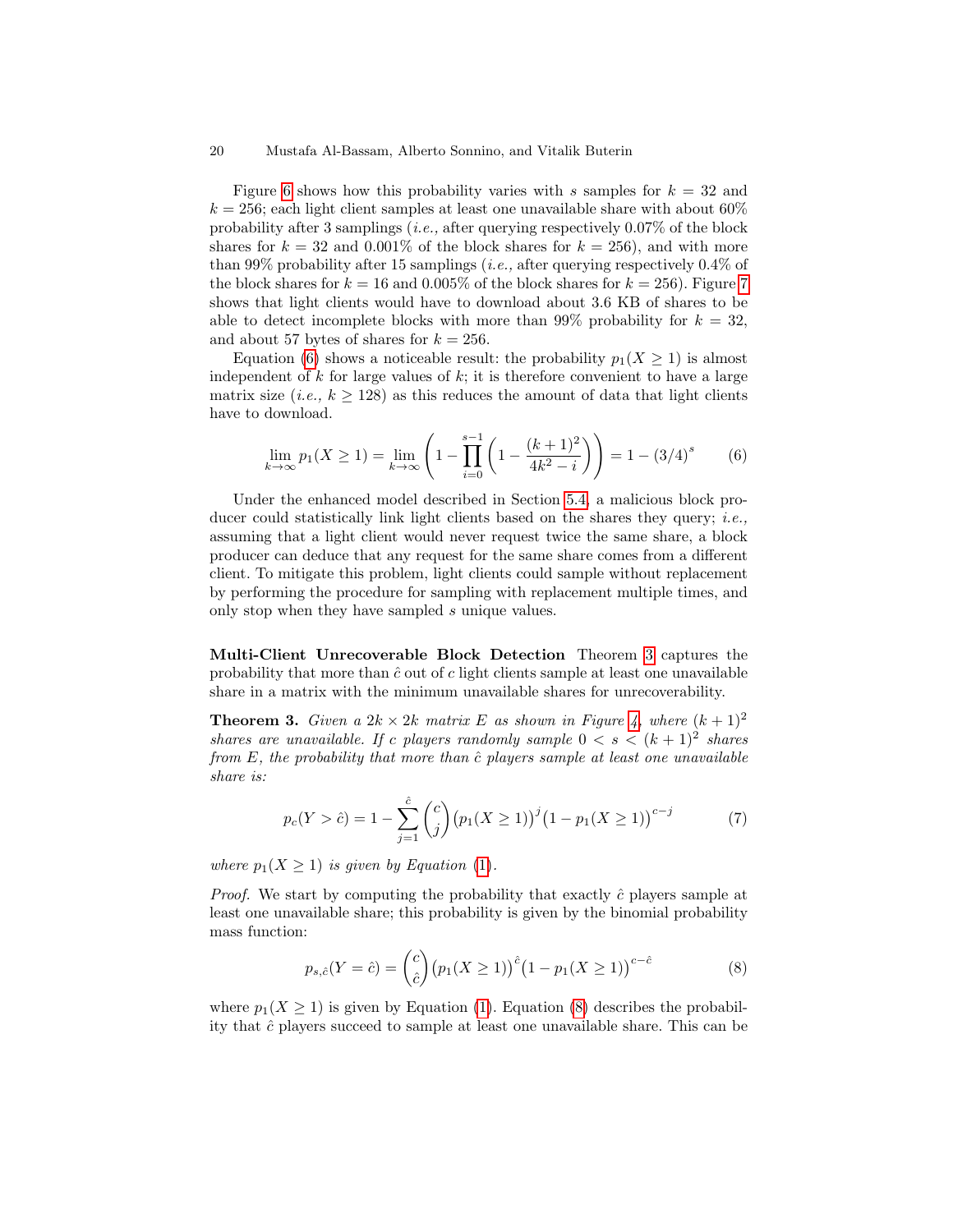viewed as the probability of observing  $\hat{c}$  successes each happening with probability  $p_1$ , and  $(c - \hat{c})$  failures each happening with probability  $1 - p_1$ ; there are  ${c\choose\hat{c}}$  possible ways of sequencing these successes and failures.

Equation [\(8\)](#page-19-2) easily generalises to the binomial cumulative distribution function expressed in Equation  $(9)$ —the probability of observing at most  $\hat{c}$  successes is the sum of the probabilities of observing j successes for  $j = 1, \ldots, \hat{c}$ .

<span id="page-20-0"></span>
$$
p_c(Y \leq \hat{c}) = \sum_{j=1}^{\hat{c}} \binom{c}{j} \left(p_1(X \geq 1)\right)^j \left(1 - p_1(X \geq 1)\right)^{c-j} \tag{9}
$$

Therefore the probability of observing more than  $\hat{c}$  successes is given by Equation [\(10\)](#page-20-1) below, which expands as Equation [\(7\)](#page-19-3).

<span id="page-20-2"></span>

<span id="page-20-1"></span>
$$
p_c(Y > \hat{c}) = 1 - p_c(Y \le \hat{c})
$$
\n(10)

Fig. 8: Plot of Equation [\(7\)](#page-19-3)—variation of the number of light clients  $\hat{c}$  for which  $p_c(Y > \hat{c}) \geq 0.99$  with the sampling size s. The total number of clients is fixed to  $c = 1000$ , and the matrix sizes are  $k = 64, 128, 256$ ; Equation [\(7\)](#page-19-3) is however almost independent of  $k$ , as indicated by Equation  $(6)$ .

Figure [8](#page-20-2) shows the variation of the number of light clients  $\hat{c}$  for which  $p_c(Y >$  $\hat{c}$ )  $\geq$  0.99 with the sampling size s. The total number of clients is fixed to  $c = 1000$ , and the matrix sizes are  $k = 64, 128, 256$ ; Equation [\(7\)](#page-19-3) is however almost independent of  $k$ , as indicated by Equation  $(6)$ . This figure can be used to determine the number of light clients that will detect incomplete matrices with high probability  $(p_c(Y > \hat{c}) \geq 0.99)$ , and that there is little gain in increasing s over 15.

Recovery and Selective Share Disclosure Corollary [1](#page-21-0) presents the probability that light clients collectively samples enough shares to recover every share of the  $2k \times 2k$  matrix.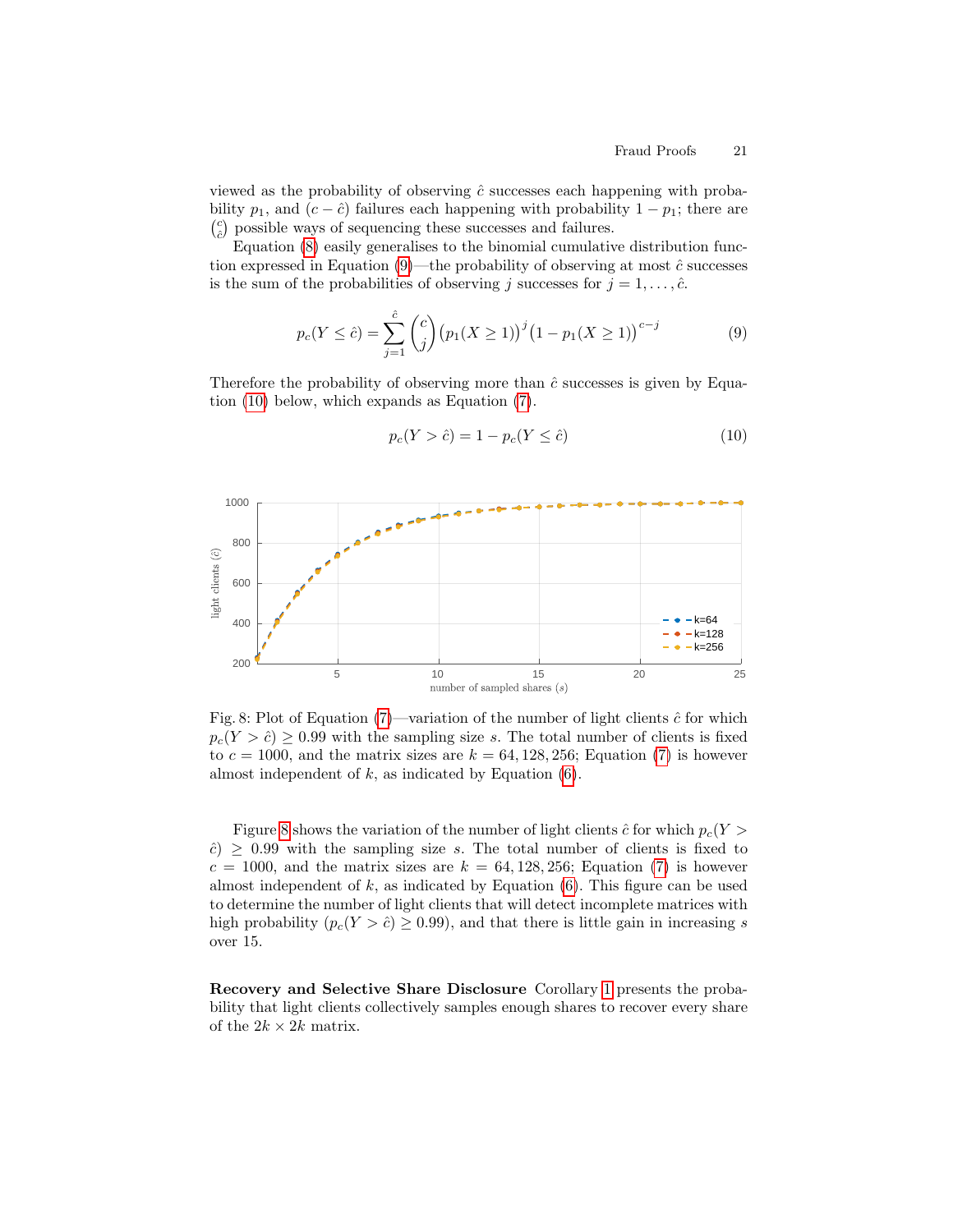If the light clients collectively sample all but  $(k + 1)^2$  distinct shares, the block producer cannot release any more shares without allowing the network to recover the whole matrix; it follows from Theorem [1](#page-16-1) that light clients need to collect at least:

$$
\gamma = (2k)^2 - (k+1)^2 + 1 = k(3k-2)
$$

distinct shares (randomly chosen) to have the certainty to be able to recover the  $2k \times 2k$  matrix. We are therefore interested in the probability that light clients—each sampling s distinct shares—collectively samples at least  $\gamma$  distinct shares; this probability is expressed by Corollary [1.](#page-21-0)

**Theorem 4.** (Euler  $(15)$ ) the probability that the number of distinct elements sampled from a set of n elements, after c drawings with replacement of s distinct elements each, is at least all but  $\lambda$  elements<sup>[6](#page-21-1)</sup>:

<span id="page-21-2"></span>
$$
p_e(Z \ge n - \lambda) = 1 - \sum_{i=1}^{\infty} (-1)^i {\lambda + i - 1 \choose \lambda} {n \choose \lambda + i} (W_i)^c
$$
(11)  
where  $W_i = {\binom{n - \lambda - i}{s}} / {\binom{n}{s}}$ 

<span id="page-21-0"></span>**Corollary 1.** Given a  $2k \times 2k$  matrix E as shown in Figure [4,](#page-12-1) where each of c players randomly samples s distinct shares from E. The probability that the players collectively sample at least  $\gamma = k(3k-2)$  distinct shares is  $p_e(Z \ge \gamma)$ 

*Proof.* Corollary [1](#page-21-0) can be easily proven by substituting  $\lambda = n - \gamma$  and  $n = (2k)^2$ into Theorem [4.](#page-21-2)

<span id="page-21-3"></span>

Fig. 9: Plot of Corollary [1—](#page-21-0)variation of the probability  $p_e(Z \ge \gamma)$  with the number of clients  $(c)$  for different values of s and k.

Contrarily to Equation [\(7\)](#page-19-3), Figure [9](#page-21-3) shows that  $p_e(Z \ge \gamma)$  depends on the matrix size k.

<span id="page-21-1"></span> $6$  This problem is also known as the coupon collector's problem with group drawing [\[16\]](#page-29-11).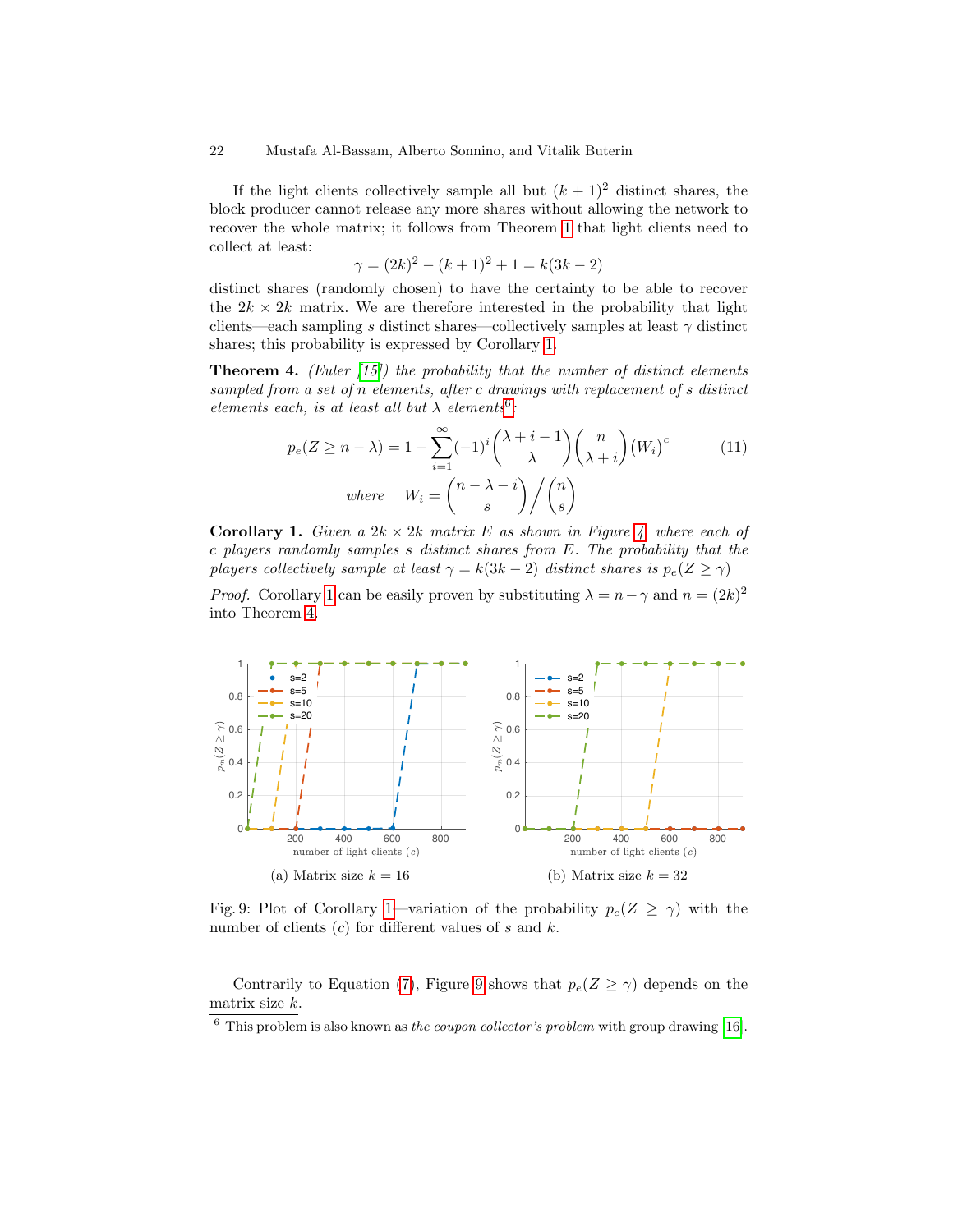| $p_e(Z \geq \gamma)$ | $s=2$   | $s=5$         | $s=10$       | $s=20$       | $s=50$ |  |
|----------------------|---------|---------------|--------------|--------------|--------|--|
| $k=16$               | 692     | 277           | 138          | 69           | 28     |  |
| $k=32$               | 2805    | 1,122         | 561          | 280          | 112    |  |
| $k=64$               | 11,289  | 4,516         | 2,258        | 1,129        | 451    |  |
| $k=128$              | >40,000 | $\sim$ 18,000 | $\sim 9,000$ | $\sim$ 4.500 | 1,811  |  |

Table 1: Minimum number of light clients (c) required to achieve  $p_e(Z \ge \gamma)$ 0.99 for various values of  $k$  and  $s$ . The approximate values have been approached numerically as evaluating Theorem [4](#page-21-2) can be extremely resource-intensive for large values of k.

### <span id="page-22-0"></span>5.7 Properties Security Analysis

### <span id="page-22-2"></span>Standard Model

Corollary 2. Under the standard model, a block producer cannot cause soundness (Definition [1\)](#page-10-2) and agreement (Definition [2\)](#page-11-0) to fail for more than c honest clients with a probability lower than  $p_1(X \geq 1)$  per client, where c is determined by the probability distribution  $p_e(Z \ge \gamma)$ .

*Proof.* Corollary [1](#page-21-0) shows that with probability  $p_e(Z \ge \gamma)$ , c honest clients will sample enough shares to collectively recover the full block. Honest clients will gossip these shares to full nodes which then gossip them to each other, and within  $k \times \delta$  at least one honest full node will then recover the full block data, thus satisfying soundness with a probability of  $1 - p_1(X \ge 1)$  per client (the probability of the block producer not passing the client's random sampling challenge when all the block data is available).

If the data is available and no fraud proofs of incorrectly generated extended data was received by the client, then no other client will receive a fraud proof either, due to our assumption that there is at least one honest full node in the network and honest light clients are not under an eclipse attack, thus satisfying agreement with a probability of  $1 - p_1(X \geq 1)$  per client.

Due to the selective share disclosure attack described in Section [5.4,](#page-14-0) this means that the block producer can violate soundness and agreement of the first c clients that make sample requests, as the block producer can stop releasing shares just before it is about to release the final shares to allow the block to be recoverable.

### <span id="page-22-1"></span>Enhanced Model

Corollary 3. Under the enhanced model, a block producer cannot cause soundness (Definition [1\)](#page-10-2) and agreement (Definition [2\)](#page-11-0) to fail with a probability lower than  $p_x(X \geq 1)$  per client,

<span id="page-22-3"></span>
$$
p_x(X \ge 1) = \sum_{i=1}^d \frac{\binom{s}{i} \binom{s(c-1)}{d-i}}{\binom{c \cdot s}{d}}
$$
(12)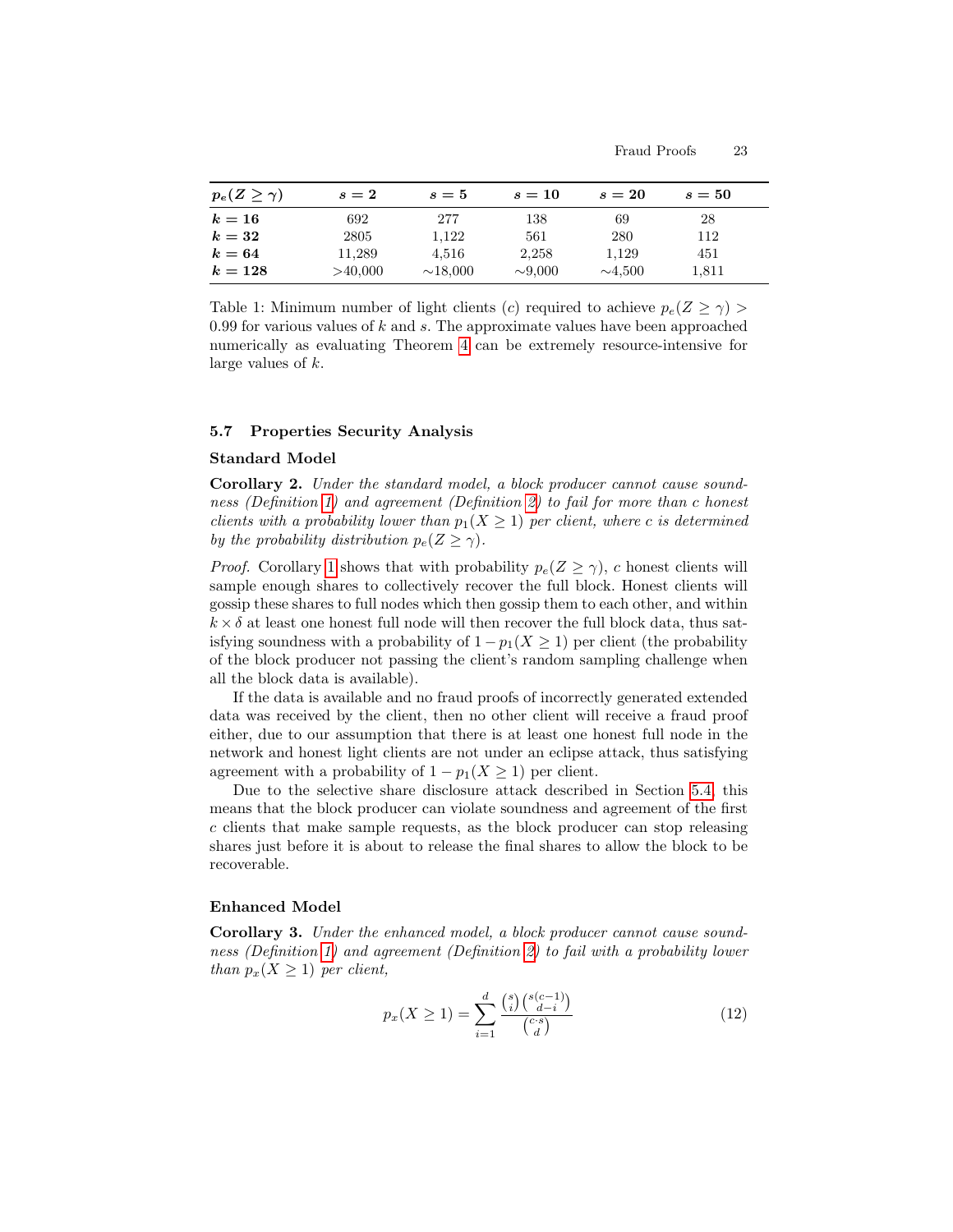where  $c$  is the number of clients and  $d$  is the number of requests that the block producer must deny to prevent full nodes from recovering the data.

Proof. The proof of Corollary [3](#page-22-1) starts as the proof of Corollary [2;](#page-22-2) honest light clients collectively samples enough shares to recover the full block data by gossiping these shares to full nodes; soundness is satisfied with probability  $1 - p_1(X \geq 1)$ 1) per client. None of the light clients receive fraud proofs if the full data is available and no valid fraud proofs are sent over the network, and all light clients eventually receive a valid fraud proof if one is sent, satisfying agreement with the same probability.

However, the enhanced model assumes that all sample requests come through a perfect mix network (i.e., requests are unlinkable between each other), and defeats the selective shares disclosure attack presented in Section [5.4.](#page-14-0) The enhanced model removes the notion of 'first' clients described in Corollary [2](#page-22-2) as block producers cannot distinguish which requests comes from which client (since requests are unlikable). Furthermore, if block producers randomly deny some requests, light clients would uniformly see some of their sample requests denied, and each light client would therefore consider the block invalid with equal probability.

Particularly, if c light clients each sample  $0 < s < (k+1)^2$  shares, block producers observe a total of  $(c \cdot s)$  indistinguishable requests. Let us assume that a malicious block producer must deny at least d request to prevent full nodes from recovering the block data. The probability that a light client observes at least one of its requests denied (and thus rejects the block) is given by  $p_x(X \geq 1)$ in Equation [\(12\)](#page-22-3). The numerator of Equation [\(12\)](#page-22-3) computes the number of ways of picking  $i$  of the denied requests among the  $s$  requests sent by the light client (i.e.,  $\binom{s}{i}$ ), multiplied by the number of ways to pick the remaining  $d-i$  requests among the set of requests sent by other light clients:  $c \cdot s - s = s(c - 1)$  (i.e.,  ${s(c-1) \choose d-i}$ ). The denominator computes the total number of ways to pick any d requests out of the total number of requests (i.e.,  $\binom{c \cdot s}{d}$ ). The probability that at least one of the denied requests comes from a particular client is the sum of the probabilities for  $i = 1, \ldots, d$ .

Like Equation [\(1\)](#page-17-2), Equation [\(12\)](#page-22-3) rapidly grows and shows that light clients reject the block if invalid (for appropriate values of  $d$ ). The value of  $d$  can be approximated using Corollary [1,](#page-21-0) and depends on s and c. To provide a quick intuition, if we assume that the light clients collectively sample at least once every share of the block, a malicious block producer must deny at least  $(k+1)^2$ requests on different shares to prevent full nodes from recovering the block data; since multiple requests can sample the same shares,  $d \geq (k+1)^2$ .

## 6 Performance and Implementation

We implemented the data availability proof scheme described in Section [5](#page-10-0) and a prototype of the state transition fraud proof scheme described in Section [4](#page-6-0) in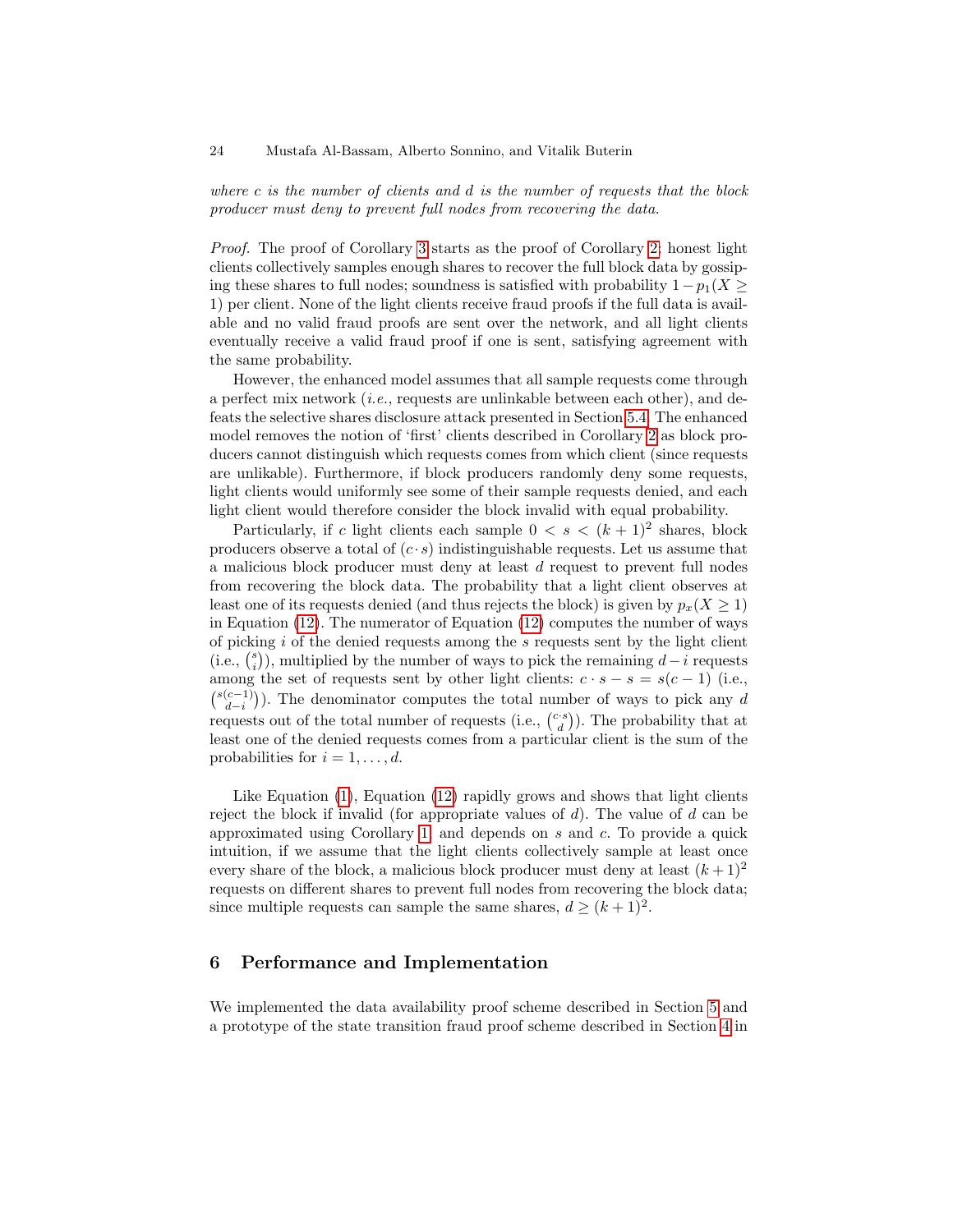<span id="page-24-3"></span>

| Object                        | Worst case space complexity          |
|-------------------------------|--------------------------------------|
| State fraud proof             | $O(p+p \log(d) + w \log(s) + w)$     |
| Availability fraud proof      | $O(d^{0.5} + d^{0.5} \log(d^{0.5}))$ |
| Single sample response        | $O(shareSize + \log(d))$             |
| Block header with axis roots  | $O(d^{0.5})$                         |
| Block header excl. axis roots | O(1)                                 |

Table 2: Worst case space complexity for various objects. p represents the number of transactions in a period, w represents the number of witnesses for those transactions,  $d$  is short for dataLength, and  $s$  is the number of key-value pairs in the state tree.

2,683 lines of Go code and released the code as a series of free and open-source libraries.<sup>[7](#page-24-0)</sup>

We first evaluate the space and time complexity of the scheme in Section [6.1](#page-24-1) and then present the performance benchmarks of our implementation in Section [6.2.](#page-24-2) We perform the measurements on a laptop with an Intel Core i5 1.3GHz processor and 16GB of RAM, and use SHA-256 for hashing.

## <span id="page-24-1"></span>6.1 Space and Time Complexity

Table [2](#page-24-3) shows the space complexity for different objects. We observe that the size of the state transition fraud proofs only grows logarithmically with the size of the block and state, whereas the availability fraud proofs (as well as block headers with the axis roots) grows at least in proportion to the square root of the size of the block.

Table [3](#page-25-0) shows the time complexity for various actions. For generating and verifying fraud proofs, we note that generating and verifying Merkle proofs for witnesses is  $O(1)$  as a sparse Merkle tree has a static depth. The most expensive operation is generating availability fraud proofs, as Lagrange interpolation takes  $O(k^2)$  time to encode or decode a row/column with k shares, but this can be reduced to  $O(k \log(k))$  time with algorithms based on Fast Fourier Transforms (FFT) [\[22,](#page-29-12) [33\]](#page-30-16).

### <span id="page-24-2"></span>6.2 Benchmarks

Table [4](#page-25-1) shows the size of various objects when transmitted over the network. We observe that the size of the state fraud proof only increases logarithmically

<span id="page-24-0"></span><sup>7</sup> 2D Reed-Solomon Merkle tree data availability scheme: [https://github.com/](https://github.com/musalbas/rsmt2d) [musalbas/rsmt2d](https://github.com/musalbas/rsmt2d)

State transition fraud proofs prototype: [https://github.com/asonnino/](https://github.com/asonnino/fraudproofs-prototype) [fraudproofs-prototype](https://github.com/asonnino/fraudproofs-prototype)

Sparse Merkle tree library: <https://github.com/musalbas/smt>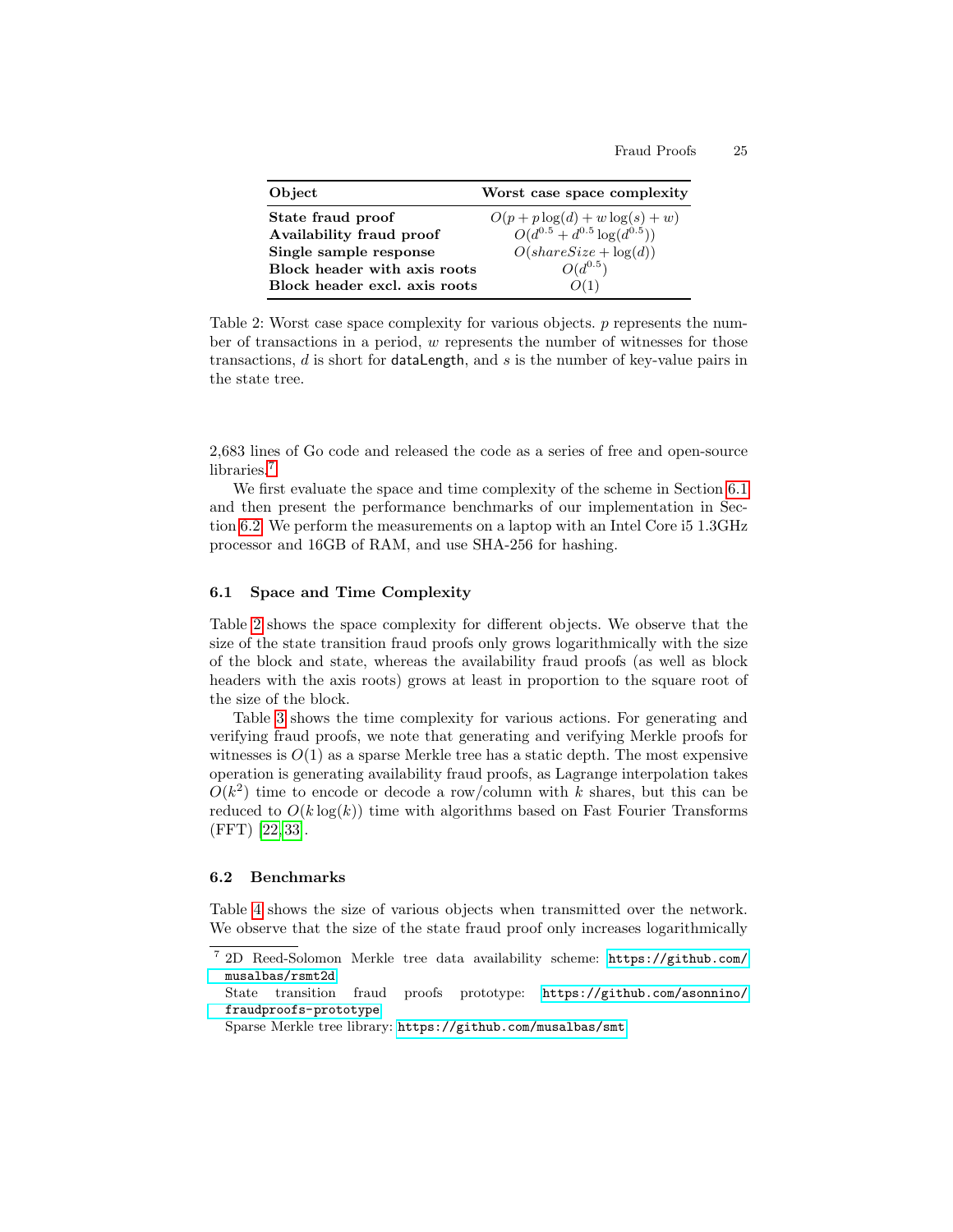| Action                              | Worst case time complexity          |
|-------------------------------------|-------------------------------------|
| [G] State fraud proof               | $O(b+p \log(d)+w)$                  |
| [V] State fraud proof               | $O(p+p \log(d)+w)$                  |
| [G] Availability fraud proof        | $O(d^2 + d^{0.5} \log(d^{0.5}))$    |
| [V] Availability fraud proof        | $O(d+d^{0.5}\log(d^{0.5}))$         |
| [G] Availability fraud proof (FFTs) | $O(d \times d^{0.5} \log(d^{0.5}))$ |
| [V] Availability fraud proof (FFTs) | $O(d^{0.5} \log(d^{0.5}))$          |

<span id="page-25-0"></span>26 Mustafa Al-Bassam, Alberto Sonnino, and Vitalik Buterin

 $[G]$  Single sample response

 $[V]$  Single sample response

Table 3: Worst case time complexity for various actions, where [G] means generate and  $[V]$  means verify.  $p$  represents the number of transactions in a period,  $b$ represents the number of transactions in the block, w represents the number of witnesses for those transactions,  $d$  is short for **dataLength**, and  $s$  is the number of key-value pairs in the state tree. For generating and verifying state fraud proofs, we assume that each transaction takes the same amount of time to process. For generating fraud proofs, we also include the cost of verifying the block itself.

 $^{0.5})$ 

 $^{0.5})$ 

<span id="page-25-1"></span>

| Object $(10 \text{ tx/period})$ | Size (250KB block) Size (1MB block) |                  |
|---------------------------------|-------------------------------------|------------------|
| State fraud proof               | 14,090b                             | 14,410b          |
| Availability fraud proof        | 5,120b                              | 12,288b          |
| Single sample response          | 320 <sub>b</sub>                    | 368b             |
| Block header with, axis roots   | 2,176b                              | 4,224b           |
| Block header excl. axis roots   | 128 <sub>b</sub>                    | 128 <sub>b</sub> |

Table 4: Illustrative sizes for objects for 250KB and 1MB blocks, assuming that a period consists of 10 transactions, the average transaction size is 225 bytes, and that conservatively there are 2<sup>30</sup> non-default nodes in the state tree.

with the size of the block; this is because the number of transactions in a period remains static, but the size of the Merkle proof for each transactions increases slightly. Block size impacts the size of availability fraud proofs and the axis roots the most, as the size of a single row or column is proportional to the square root of the size of the block.

Table [5](#page-26-1) shows the computation time for generating and verifying various objects; the benchmark for state fraud proof generation includes time spent verifying the block. Although verification is linear in the size of the block, in our implementation it has a high constant factor due to the need for 256 hash operations per update in the tree. This can be improved by using a SHA-256 library that uses SIMD instructions [\[17\]](#page-29-13) and splitting up the tree into subtrees [\[11\]](#page-29-14) so that updates can be processed in parallel. Alternatively, a more complex key-value tree construction can be used such as a Patricia tree [\[41\]](#page-30-3).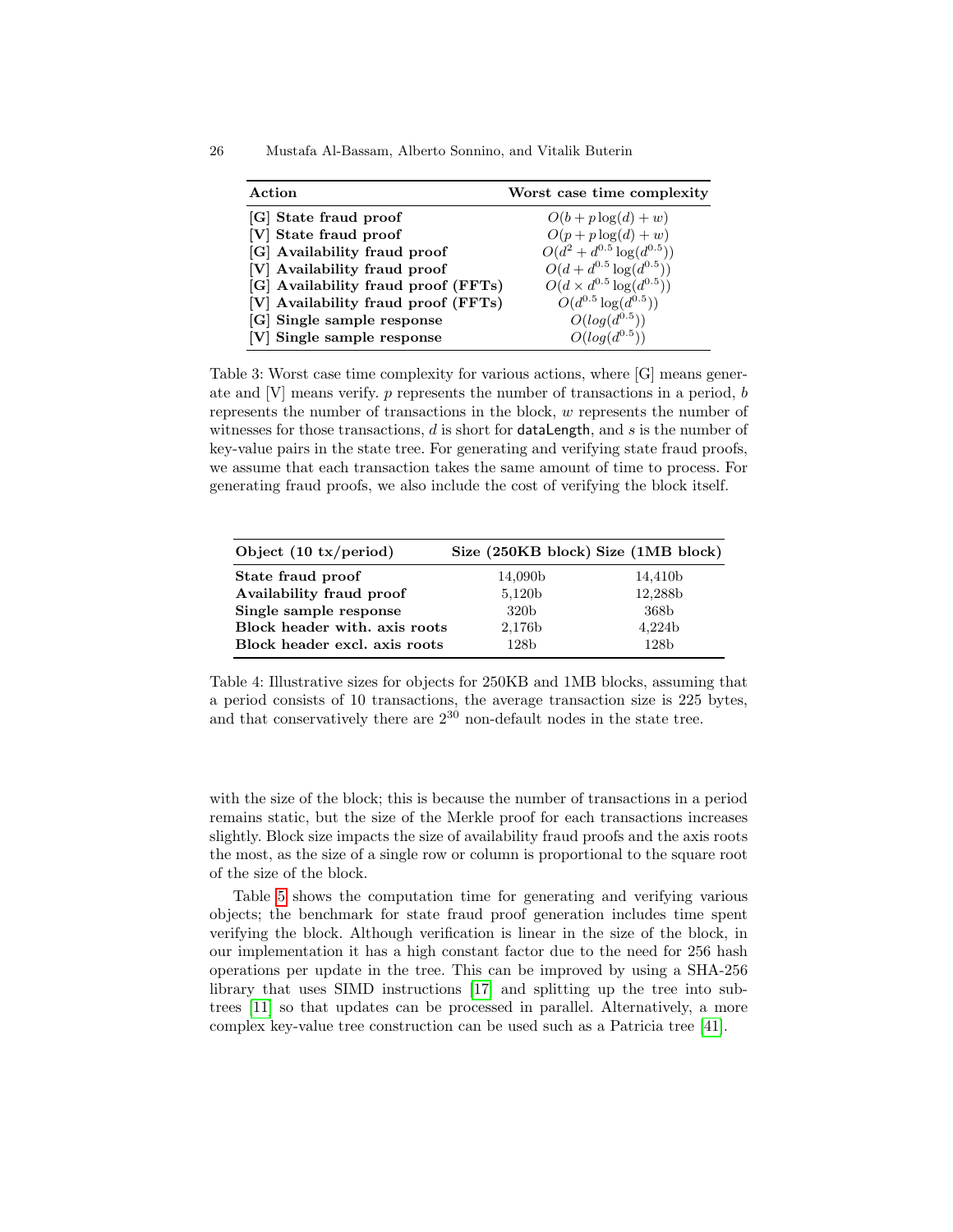<span id="page-26-1"></span>

| Action                       | Time (250KB block) Time (1MB block) |                |
|------------------------------|-------------------------------------|----------------|
| [G] State fraud proof        | 289.78 ms                           | 981.88 ms      |
| [V] State fraud proof        | $1.50$ ms                           | $1.50$ ms      |
| [G] Availability fraud proof | 7.96ms                              | 50.88ms        |
| [V] Availability fraud proof | 0.05ms                              | 0.19ms         |
| [G] Single sample response   | $< 0.00001$ ms                      | $< 0.00001$ ms |
| [V] Single sample response   | $< 0.00001$ ms                      | $< 0.00001$ ms |

Table 5: Computation time (mean over ten repeats) for various actions, where [G] means generate and [V] means verify. We assume that a period consists of 10 transactions, the average transaction size is 225 bytes, and each transaction writes to one key in the state tree.

As expected, verifying an availability fraud proof is significantly quicker than generating one. This is because generation requires checking the entire data matrix, whereas verification only requires checking one row or column. Note that we used a library that uses standard Reed-Solomon algorithms that take  $O(k^2)$ time to encode/decode—the benchmarks can be improved by using FFT-based algorithms that take  $O(k \log(k))$  time.

## 7 Discussion

## <span id="page-26-0"></span>7.1 Succinct Proofs of Computation

There have been advances in succinct proofs of computation, including zk-SNARKs [\[5\]](#page-28-4) and more recently zk-STARKs [\[4\]](#page-28-5), which allow a prover to prove that  $f(x, W) = y$  for some provided x and y, where even if the witness W is very large in size and the computation  $f$  takes a very long time to compute, the proof itself has only logarithmic or constant size and takes logarithmic or constant time to verify.

For future work, we can require block headers to come with such a proof to show that they are correctly erasure coded, removing the need for fraud proofs. Also note that the only significant advantage of the 2D Reed Solomon scheme over the 1D scheme is smaller fraud proofs, so if succinct proofs are used switching back to 1D may be optimal (constructing a legitimate erasure code takes only  $O(n \log(n))$  computation time for n shares if Fast Fourier Transforms are used [\[22,](#page-29-12) [33\]](#page-30-16)).

Note that while succinct proofs of computation of the block state root transition function can be used to remove the need for fraud proofs, they do not remove the need for availability proofs. If malicious majority broadcasts a block for which the data is not available, they can deny honest full nodes the information that they need to construct the full up-to-date state, and generate witnesses *(i.e., Merkle branches)* for transactions touching certain accounts. By preventing witness creation, a block with unavailable data can make accounts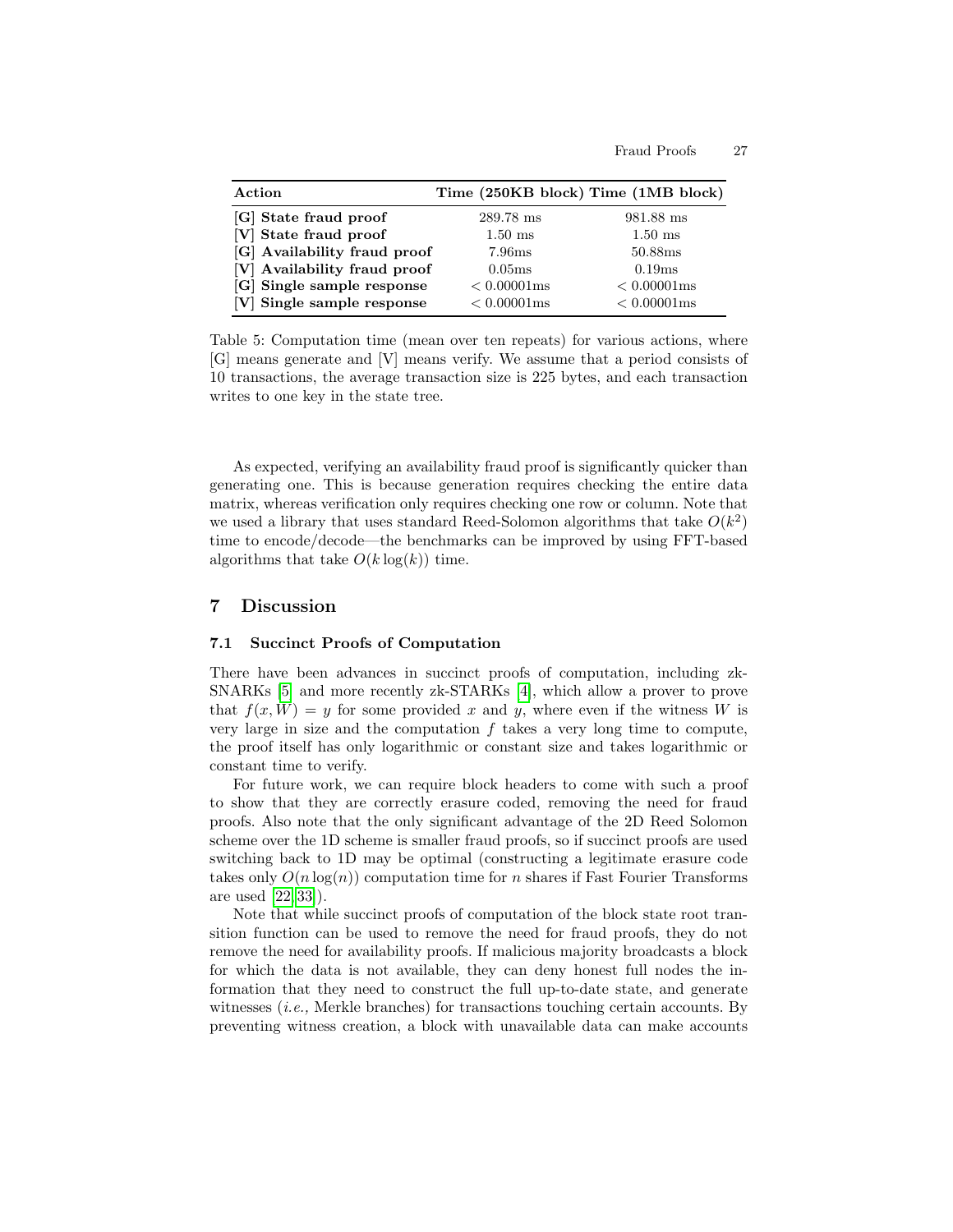permanently inaccessible. [\[8\]](#page-29-15) uses information-theoretic arguments to show that even constructions such as cryptographic accumulators cannot remove the need to verify availability of  $O(n)$  data to ensure that all witnesses can be correctly updated.

## 7.2 Locally decodable codes

Another strategy for removing the need for fraud proofs from this scheme is to use the local decodability feature of multi-dimensional Reed-Solomon codes [\[43\]](#page-31-1). Particularly, we construct a "proof of proximity" that consists of a set of pseudorandomly selected rows and columns (or axis-parallel lines more generally for higher-dimensional codes), using the Merkle root of the data as a source of entropy, which the verifier can verify have degree  $\lt k$ , thereby probabilistically verifying that a very high percentage of all axis-parallel lines have degree  $\lt k$ and therefore any non-axis-parallel line has degree  $\langle d * k$ . The file would be extended from  $k * ... * k$  to  $(k * 2d) * ... * (k * 2d)$ .

Any block (header) that comes with a valid proof of proximity is admissible, even if some small portion of the extended polynomial data is incorrect. Because of this, a single Merkle branch no longer suffices to prove a single value. Instead, the verifier can select a random non-axis-parallel line that passes through the point, and require the prover to provide at least  $\frac{3}{2} * d$  points along the line. The verifier computes the correct value at the desired point, doing error correction if necessary. For added soundness, the verifier can select multiple random nonaxis-parallel lines.

This scheme has the benefit that it does not rely on fraud proofs or expensive proofs of computation, but has the weaknesses that  $(i)$  it requires more encoded data to be stored across the network, though this is mitigated by the fact that the larger number of shares makes it safer to have a smaller number of copies of each share stored across the network, and (ii) Merkle proofs become roughly two orders of magnitude larger.

## 8 Related Work

The original Bitcoin whitepaper [\[26\]](#page-30-0) briefly mentions the possibility of 'alerts', which are messages sent by full nodes to alert light clients that a block is invalid, prompting them to download the full block to verify the inconsistency. Little further exploration has been done on this, partly due to the data availability problem.

There have been online discussions about how one may go about designing a fraud proof system [\[32,](#page-30-17) [38\]](#page-30-18), however no complete design that deals with all block invalidity cases and data availability has been proposed. These earlier systems have taken the approach of attempting to design a fraud proof for each possible way to create a block that violates the protocol rules (e.g., double spending inputs, mining a block with a reward too high, etc), whereas this paper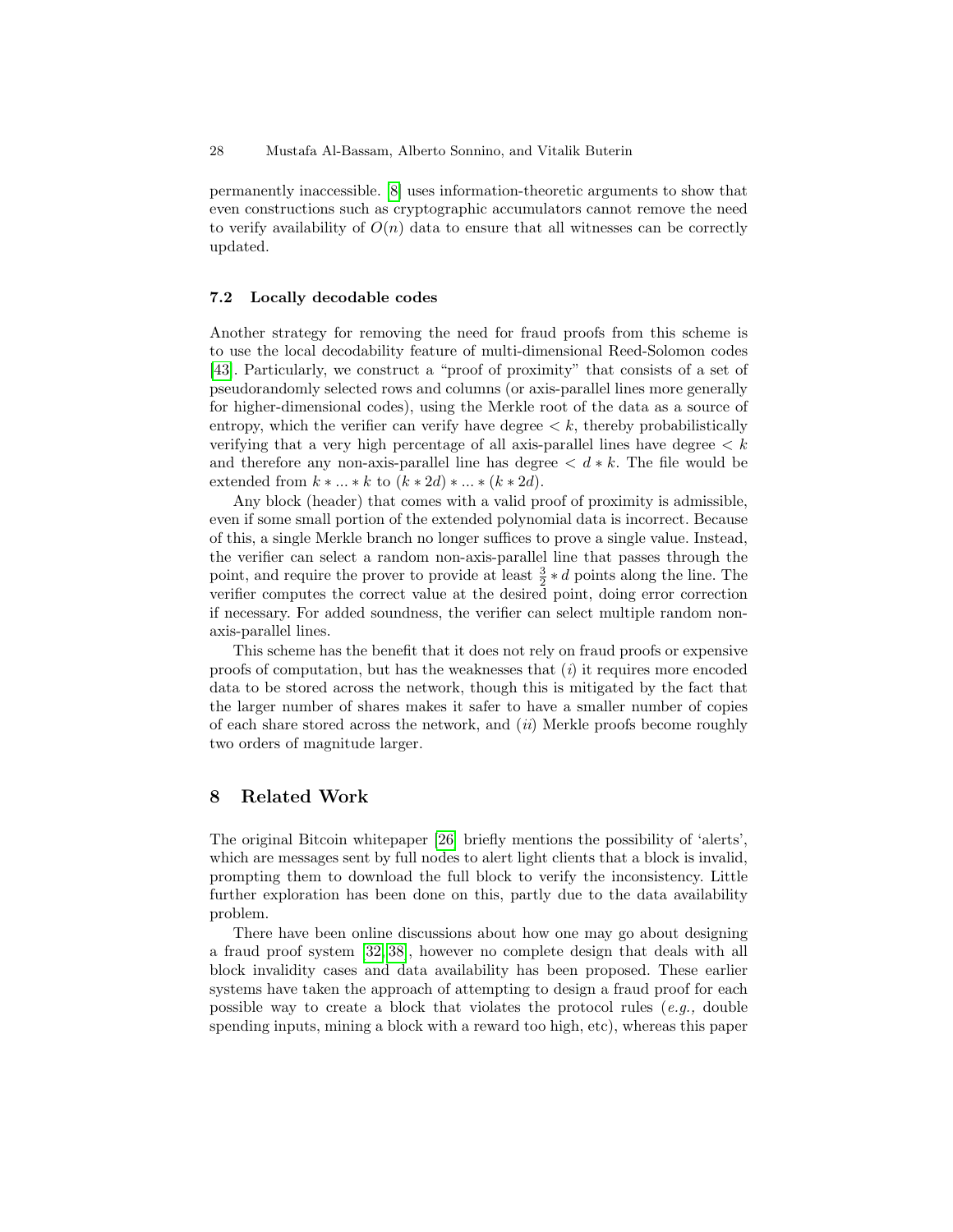generalises the blockchain into a state transition system with only one fraud proof.

On the data availability side, Perard et al. [\[29\]](#page-30-19) have proposed using erasure coding to allow light clients to voluntarily contribute to help storing the blockchain without having to download all of it, however they do not propose a scheme to allow light clients to verify that the data is available via random sampling and fraud proofs of incorrectly generated erasure codes.

## 9 Conclusion

We presented, implemented and evaluated a complete fraud and data availability proof scheme, which enables light clients to have security guarantees almost at the level of a full node, with the added assumptions that there is at least one honest full node in the network that distributes fraud proofs within a maximum network delay, and that there is a minimum number of light clients in the network to collectively recover blocks.

## Acknowledgements

Mustafa Al-Bassam is supported by a scholarship from The Alan Turing Institute and Alberto Sonnino is supported by the European Commission Horizon 2020 DECODE project under grant agreement number 732546.

Thanks to George Danezis, Alexander Hicks and Sarah Meiklejohn for helpful discussions about the mathematical proofs.

## References

- <span id="page-28-2"></span>1. Al-Bassam, M., Sonnino, A., Bano, S., Hrycyszyn, D., Danezis, G.: Chainspace: A sharded smart contracts platform. In: Proceedings of the Network and Distributed System Security Symposium (NDSS) (2018)
- <span id="page-28-1"></span>2. Antonopoulos, A.M.: Mastering Bitcoin: Unlocking Digital Crypto-Currencies. O'Reilly Media, Inc., 1st edn. (2014)
- <span id="page-28-3"></span>3. Bano, S., Sonnino, A., Al-Bassam, M., Azouvi, S., McCorry, P., Meiklejohn, S., Danezis, G.: Consensus in the age of blockchains. CoRR abs/1711.03936 (2017), <https://arxiv.org/abs/1711.03936>
- <span id="page-28-5"></span>4. Ben-Sasson, E., Bentov, I., Horesh, Y., Riabzev, M.: Scalable, transparent, and post-quantum secure computational integrity. IACR Cryptology ePrint Archive 2018, 46 (2018)
- <span id="page-28-4"></span>5. Ben-Sasson, E., Chiesa, A., Tromer, E., Virza, M.: Succinct non-interactive zero knowledge for a von Neumann architecture. In: 23rd USENIX Security Symposium (USENIX Security 14). pp. 781–796. USENIX Association, San Diego, CA (2014), [https://www.usenix.org/conference/usenixsecurity14/](https://www.usenix.org/conference/usenixsecurity14/technical-sessions/presentation/ben-sasson) [technical-sessions/presentation/ben-sasson](https://www.usenix.org/conference/usenixsecurity14/technical-sessions/presentation/ben-sasson)
- <span id="page-28-0"></span>6. Buterin, V.: Ethereum: The ultimate smart contract and decentralized application platform (white paper) (2013), [http://web.archive.org/web/20131228111141/](http://web.archive.org/web/20131228111141/http://vbuterin.com/ethereum.html) [http://vbuterin.com/ethereum.html](http://web.archive.org/web/20131228111141/http://vbuterin.com/ethereum.html)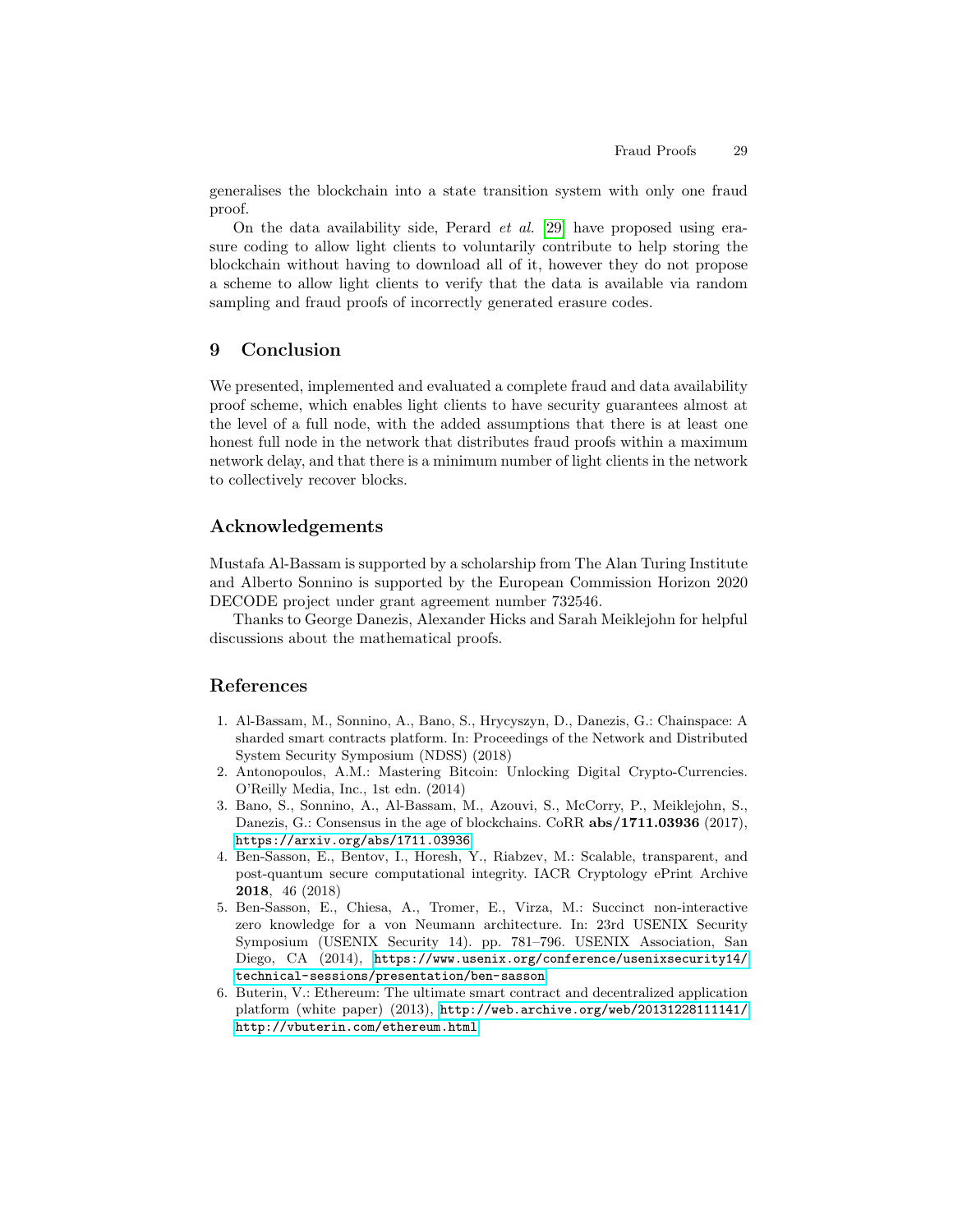- <span id="page-29-1"></span>7. Buterin, V.: Ethereum sharding FAQs (2018), [https://github.com/ethereum/](https://github.com/ethereum/wiki/wiki/Sharding-FAQs/c54cf1b520b0bd07468bee6950cda9a2c4ab4982) [wiki/wiki/Sharding-FAQs/c54cf1b520b0bd07468bee6950cda9a2c4ab4982](https://github.com/ethereum/wiki/wiki/Sharding-FAQs/c54cf1b520b0bd07468bee6950cda9a2c4ab4982)
- <span id="page-29-15"></span>8. Camacho, P., Hevia, A.: On the impossibility of batch update for cryptographic accumulators. In: Proceedings of the First International Conference on Progress in Cryptology: Cryptology and Information Security in Latin America. pp. 178– 188. LATINCRYPT'10, Springer-Verlag, Berlin, Heidelberg (2010), [http://dl.](http://dl.acm.org/citation.cfm?id=1884265.1884281) [acm.org/citation.cfm?id=1884265.1884281](http://dl.acm.org/citation.cfm?id=1884265.1884281)
- <span id="page-29-9"></span>9. Chaum, D.L.: Untraceable electronic mail, return addresses, and digital pseudonyms. Commun. ACM 24(2), 84–90 (Feb 1981). [https://doi.org/10.1145/358549.358563,](https://doi.org/10.1145/358549.358563) [http://doi.acm.org/10.1145/358549.](http://doi.acm.org/10.1145/358549.358563) [358563](http://doi.acm.org/10.1145/358549.358563)
- <span id="page-29-3"></span>10. Croman, K., Decker, C., Eyal, I., Gencer, A.E., Juels, A., Kosba, A., Miller, A., Saxena, P., Shi, E., Gün Sirer, E., Song, D., Wattenhofer, R.: On scaling decentralized blockchains. In: Clark, J., Meiklejohn, S., Ryan, P.Y., Wallach, D., Brenner, M., Rohloff, K. (eds.) Financial Cryptography and Data Security. pp. 106–125. Springer Berlin Heidelberg, Berlin, Heidelberg (2016)
- <span id="page-29-14"></span>11. Cutter, A.: Trillian—storage layer (2016), [https://github.com/google/](https://github.com/google/trillian/blob/7c2425ba66b08cbf78d88ea365bc81a8f7daef65/storage/README.md) [trillian/blob/7c2425ba66b08cbf78d88ea365bc81a8f7daef65/storage/](https://github.com/google/trillian/blob/7c2425ba66b08cbf78d88ea365bc81a8f7daef65/storage/README.md) [README.md](https://github.com/google/trillian/blob/7c2425ba66b08cbf78d88ea365bc81a8f7daef65/storage/README.md)
- <span id="page-29-4"></span>12. Dahlberg, R., Pulls, T., Peeters, R.: Efficient sparse merkle trees. In: Brumley, B.B., Röning, J. (eds.) Secure IT Systems. pp. 199–215. Springer International Publishing, Cham (2016)
- <span id="page-29-7"></span>13. Dudáček, L., Veřtát, I.: Multidimensional parity check codes with short block lengths. In: Telecommunications Forum (TELFOR), 2016 24th. pp. 1–4. IEEE (2016)
- <span id="page-29-6"></span>14. Elias, P.: Error-free coding. Transactions of the IRE Professional Group on Information Theory 4(4), 29–37 (1954)
- <span id="page-29-10"></span>15. Euler, L.: Solutio quarundam quaestionum difficiliorum in calculo probabilium. Opuscula Analytic 2, 331–346 (1785)
- <span id="page-29-11"></span>16. Ferrante, M., Saltalamacchia, M.: The coupon collector's problem. Materials matem`atics pp. 0001–35 (2014)
- <span id="page-29-13"></span>17. Guilford, J., Yap, K., Gopal, V.: Fast SHA-256 implementations on Intel<sup>®</sup> architecture processors (2012), [https://www.intel.com/content/dam/www/public/](https://www.intel.com/content/dam/www/public/us/en/documents/white-papers/sha-256-implementations-paper.pdf) [us/en/documents/white-papers/sha-256-implementations-paper.pdf](https://www.intel.com/content/dam/www/public/us/en/documents/white-papers/sha-256-implementations-paper.pdf)
- <span id="page-29-8"></span>18. Heilman, E., Kendler, A., Zohar, A., Goldberg, S.: Eclipse attacks on Bitcoin's peer-to-peer network. In: 24th USENIX Security Symposium (USENIX Security 15). pp. 129–144. USENIX Association, Washington, D.C. (2015), [https://www.usenix.org/conference/usenixsecurity15/technical](https://www.usenix.org/conference/usenixsecurity15/technical-sessions/presentation/heilman)[sessions/presentation/heilman](https://www.usenix.org/conference/usenixsecurity15/technical-sessions/presentation/heilman)
- <span id="page-29-0"></span>19. Karlo, T.: Ending Bitcoin support (2018), [https://stripe.com/blog/ending-](https://stripe.com/blog/ending-Bitcoin-support)[Bitcoin-support](https://stripe.com/blog/ending-Bitcoin-support)
- <span id="page-29-2"></span>20. Kokoris-Kogias, E., Jovanovic, P., Gasser, L., Gailly, N., Syta, E., Ford, B.: OmniLedger: A secure, scale-out, decentralized ledger via sharding. In: Proceedings of IEEE Symposium on Security & Privacy. IEEE (2018)
- <span id="page-29-5"></span>21. Laurie, B., Kasper, E.: Revocation transparency (2012), [https://www.links.org/](https://www.links.org/files/RevocationTransparency.pdf) [files/RevocationTransparency.pdf](https://www.links.org/files/RevocationTransparency.pdf)
- <span id="page-29-12"></span>22. Lin, S.J., Chung, W.H., Han, Y.S.: Novel polynomial basis and its application to Reed-Solomon erasure codes. In: Proceedings of the 2014 IEEE 55th Annual Symposium on Foundations of Computer Science. pp. 316–325. FOCS '14, IEEE Computer Society, Washington, DC, USA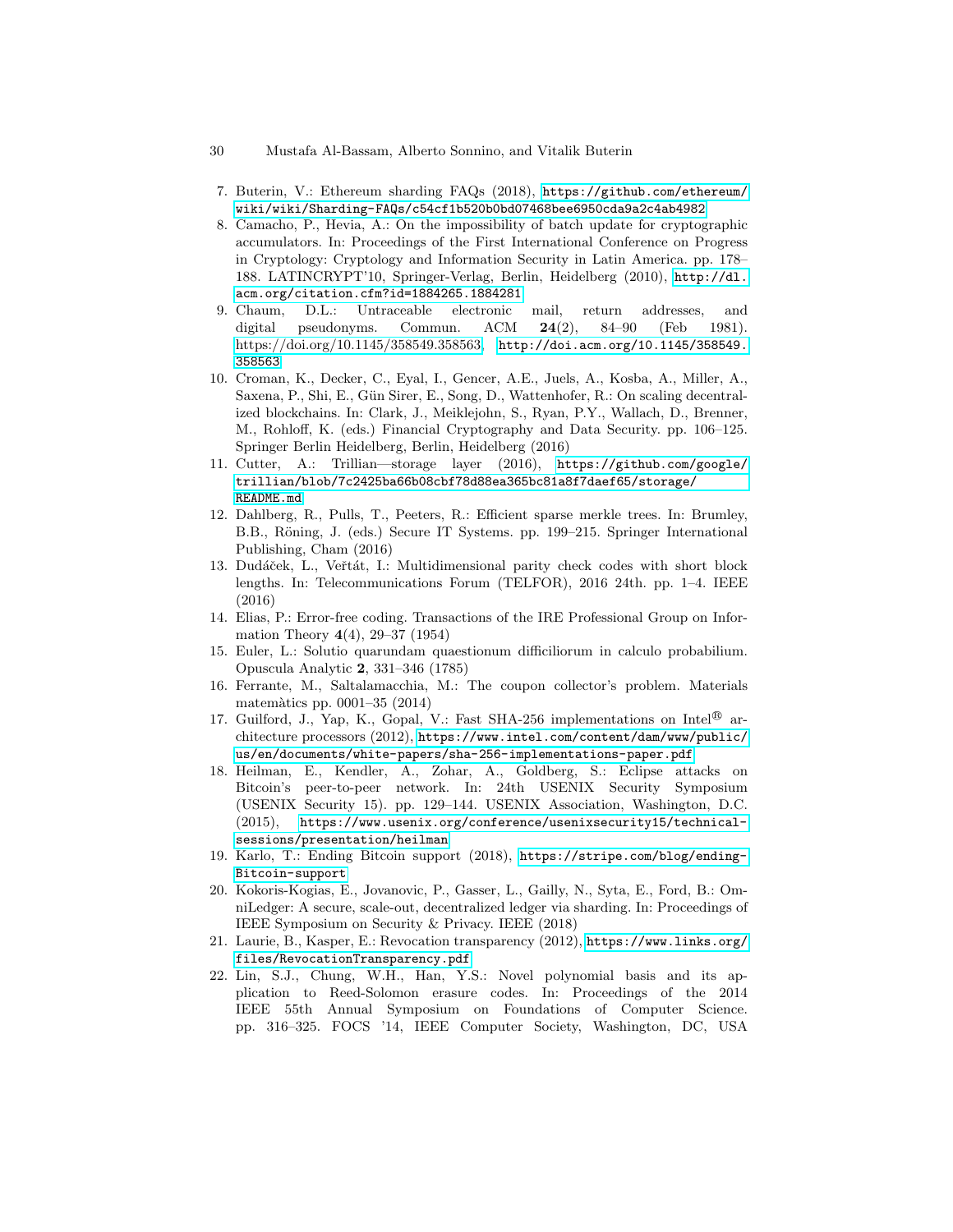(2014). [https://doi.org/10.1109/FOCS.2014.41,](https://doi.org/10.1109/FOCS.2014.41) [http://dx.doi.org/10.1109/](http://dx.doi.org/10.1109/FOCS.2014.41) [FOCS.2014.41](http://dx.doi.org/10.1109/FOCS.2014.41)

- <span id="page-30-4"></span>23. Marshall, A.: Bitcoin scaling problem, explained (2017), [https://cointelegraph.](https://cointelegraph.com/explained/Bitcoin-scaling-problem-explained) [com/explained/Bitcoin-scaling-problem-explained](https://cointelegraph.com/explained/Bitcoin-scaling-problem-explained)
- <span id="page-30-8"></span>24. Merkle, R.C.: A digital signature based on a conventional encryption function. In: Pomerance, C. (ed.) Advances in Cryptology — CRYPTO '87. pp. 369–378. Springer Berlin Heidelberg, Berlin, Heidelberg (1988)
- <span id="page-30-6"></span>25. Miller, A., Bentov, I., Kumaresan, R., McCorry, P.: Sprites: Payment channels that go faster than Lightning. CoRR abs/1702.05812 (2017), [http://arxiv.](http://arxiv.org/abs/1702.05812) [org/abs/1702.05812](http://arxiv.org/abs/1702.05812)
- <span id="page-30-0"></span>26. Nakamoto, S.: Bitcoin: A peer-to-peer electronic cash system (2008), [http://](http://bitcoin.org/bitcoin.pdf) [bitcoin.org/bitcoin.pdf](http://bitcoin.org/bitcoin.pdf)
- <span id="page-30-7"></span>27. Nieva, R.: Facebook still cashing in on your data as sales surge (2018), [https:](https://www.cnet.com/news/facebook-first-quarter-earnings-2018/) [//www.cnet.com/news/facebook-first-quarter-earnings-2018/](https://www.cnet.com/news/facebook-first-quarter-earnings-2018/)
- <span id="page-30-1"></span>28. Orland, K.: Your Bitcoin is no good here—Steam stops accepting cryptocurrency (2017), [https://arstechnica.com/gaming/2017/12/steam-drops-](https://arstechnica.com/gaming/2017/12/steam-drops-Bitcoin-payment-option-citing-fees-and-volatility/)[Bitcoin-payment-option-citing-fees-and-volatility/](https://arstechnica.com/gaming/2017/12/steam-drops-Bitcoin-payment-option-citing-fees-and-volatility/)
- <span id="page-30-19"></span>29. Perard, D., Lacan, J., Bachy, Y., Detchart, J.: Erasure code-based low storage blockchain node. In: IEEE International Conference on Blockchain (2018)
- <span id="page-30-10"></span>30. Peterson, W.W., Wesley, W., Weldon Jr Peterson, E., Weldon, E., Weldon, E.: Error-correcting codes. MIT press (1972)
- <span id="page-30-5"></span>31. Poon, J., Dryja, T.: The Bitcoin Lightning network: Scalable off-chain instant payments (2016), <https://lightning.network/lightning-network-paper.pdf>
- <span id="page-30-17"></span>32. Ranvier, J.: Improving the ability of SPV clients to detect invalid chains (2017), <https://gist.github.com/justusranvier/451616fa4697b5f25f60>
- <span id="page-30-16"></span>33. Reed, I., Scholtz, R., Truong, T.K., Welch, L.: The fast decoding of Reed-Solomon codes using Fermat theoretic transforms and continued fractions. IEEE Transactions on Information Theory 24(1), 100–106 (January 1978). <https://doi.org/10.1109/TIT.1978.1055816>
- <span id="page-30-13"></span>34. Saints, K., Heegard, C.: Algebraic-geometric codes and multidimensional cyclic codes: a unified theory and algorithms for decoding using Grobner bases. IEEE Transactions on Information Theory 41(6), 1733–1751 (1995)
- <span id="page-30-9"></span>35. Schwartz, D.: Hash tree - Ripple wiki (2013), [https://wiki.ripple.com/index.](https://wiki.ripple.com/index.php?title=Hash_Tree&oldid=3120) [php?title=Hash\\_Tree&oldid=3120](https://wiki.ripple.com/index.php?title=Hash_Tree&oldid=3120)
- <span id="page-30-12"></span>36. Shea, J.M., Wong, T.F.: Multidimensional codes. Encyclopedia of Telecommunications (2003)
- <span id="page-30-14"></span>37. Shen, B.Z., Tzeng, K.: Multidimensional extension of Reed-Solomon codes. In: Information Theory, 1998. Proceedings. 1998 IEEE International Symposium on. p. 54. IEEE (1998)
- <span id="page-30-18"></span>38. Todd, P.: Fraud proofs (2016), [https://diyhpl.us/wiki/transcripts/mit](https://diyhpl.us/wiki/transcripts/mit-bitcoin-expo-2016/fraud-proofs-petertodd/)[bitcoin-expo-2016/fraud-proofs-petertodd/](https://diyhpl.us/wiki/transcripts/mit-bitcoin-expo-2016/fraud-proofs-petertodd/)
- <span id="page-30-11"></span>39. Wicker, S.B.: Reed-Solomon Codes and Their Applications. IEEE Press, Piscataway, NJ, USA (1994)
- <span id="page-30-2"></span>40. Wong, J.I.: CryptoKitties is causing Ethereum network congestion (2017), [https://qz.com/1145833/cryptokitties-is-causing-ethereum-network](https://qz.com/1145833/cryptokitties-is-causing-ethereum-network-congestion/)[congestion/](https://qz.com/1145833/cryptokitties-is-causing-ethereum-network-congestion/)
- <span id="page-30-3"></span>41. Wood, G.: Ethereum: A secure decentralised generalised transaction ledger - Byzantium version, e94ebda (yellow paper) (2018), [https://ethereum.github.](https://ethereum.github.io/yellowpaper/paper.pdf) [io/yellowpaper/paper.pdf](https://ethereum.github.io/yellowpaper/paper.pdf)
- <span id="page-30-15"></span>42. Wu, J., Costello, D.: New multilevel codes over GF(q). IEEE transactions on information theory 38(3), 933–939 (1992)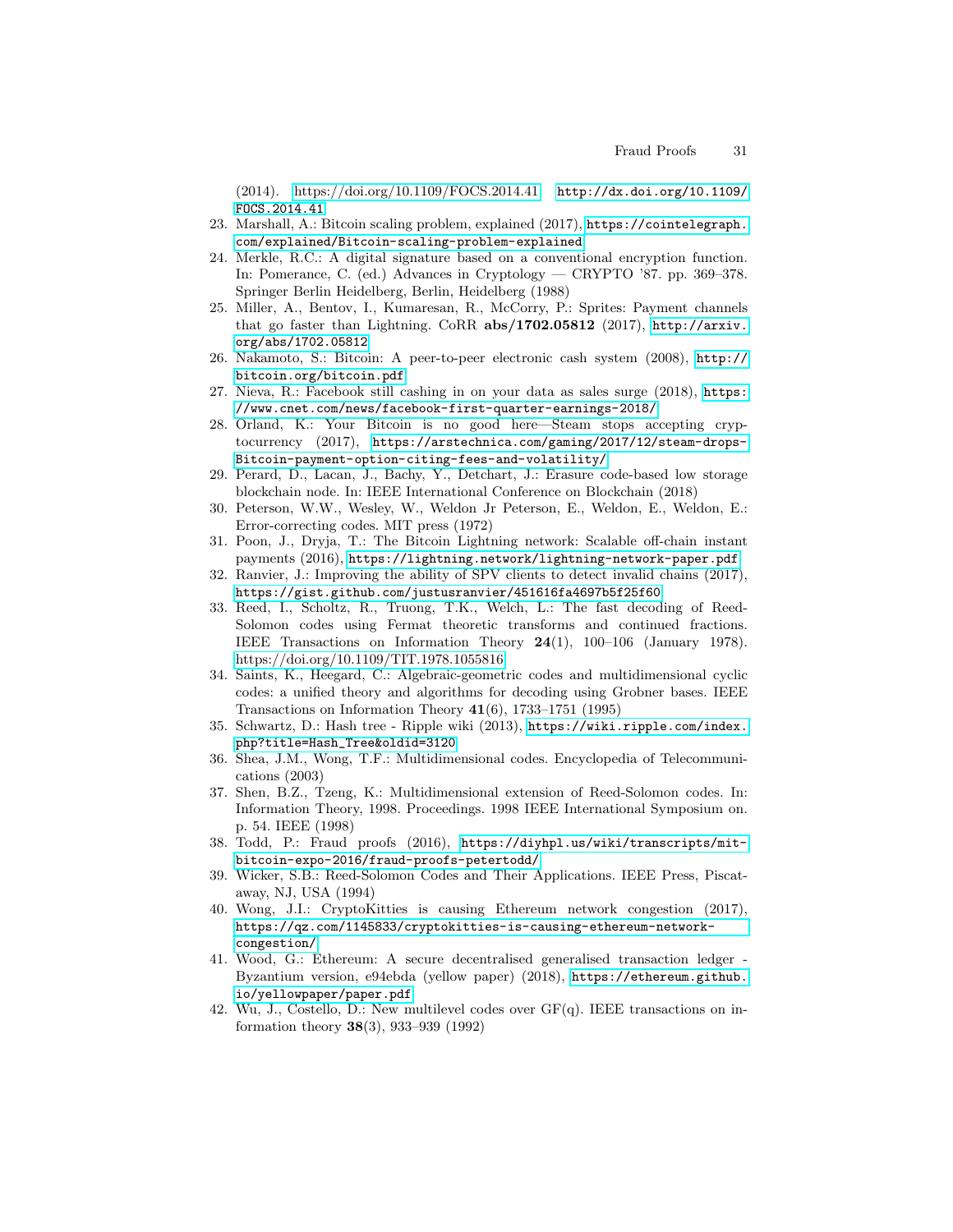- 32 Mustafa Al-Bassam, Alberto Sonnino, and Vitalik Buterin
- <span id="page-31-1"></span>43. Yekhanin, S.: Locally decodable codes. NOW Publishers (January 2010), [https://](https://www.microsoft.com/en-us/research/publication/locally-decodable-codes/) [www.microsoft.com/en-us/research/publication/locally-decodable-codes/](https://www.microsoft.com/en-us/research/publication/locally-decodable-codes/)
- <span id="page-31-0"></span>44. Young, J.: Vitalik Buterin and Joseph Poon on Ethereum scalability issues, Plasma and Cosmos (2018), [https://journal.binarydistrict.com/vitalik-buterin](https://journal.binarydistrict.com/vitalik-buterin-and-joseph-poon-on-ethereum-scalability-issues-plasma-and-cosmos-/)[and-joseph-poon-on-ethereum-scalability-issues-plasma-and-cosmos-/](https://journal.binarydistrict.com/vitalik-buterin-and-joseph-poon-on-ethereum-scalability-issues-plasma-and-cosmos-/)

## A Double-tree Design

In the paper we have considered that block headers contain a single data root  $dataRoot<sub>i</sub>$  that includes both transactions and intermediate state roots, in order to allow for data availability proofs. However, we can design a more simplified structure with two trees,  $\textsf{txRoot}_i$  and  $\textsf{txLength}_i$  for transactions and  $\textsf{traceRoot}_i$ and traceLength<sub>i</sub> for intermediate state roots. Each leaf of the txRoot<sub>i</sub> is a transaction and each leaf of the **traceRoot**<sub>i</sub> is an intermediate state root. This does not require arranging data into fixed-size shares, however it does not support data availability proofs.

## A.1 Period Criterion

The protocol may define a rule such that an intermediate state root must be added to the trace Merkle tree after a certain criterion has been met, for example after every p transactions. We called this a 'period criterion'. However unlike the period criterion mechanism described in Section [4.3,](#page-8-0) we assume that the period criterion under the double-tree design is a fixed number of transactions, so that it is possible for a fraud proof verified to know which trace is mapped to a specific transaction without downloading all the transactions  $(i.e.,$  there is a deterministic mapping between transaction indexes and trace indexes).

Based on the rule, we assume a function period $(txIndex) = traceIndex$  that returns the index traceIndex of the intermediate trace root in the execution trace that is the pre-state for a transaction at index  $txIndex$  in the block's transaction list, or  $-1$  if the pre-state if the previous block's stateRoot. We denote  $trace_i^j$  as the jth intermediate state root for block i in the tree committed to by traceRoot. If  $period(txIndex) = traceIndex$ , the pre-state root is  $trace_i^{traceIndex}$  if  $traceIndex \geq 0$ , or  $stateRoot$  if  $traceIndex = -1$ .

A standard implementation of period may be period $(txIndex) = \lfloor \frac{txIndex}{p} \rfloor - 1$ if there is a trace every  $p$  transactions.

### A.2 Proof of Invalid State Transition

A miner may incorrectly compute  $stateRoot<sub>i</sub>$ , for example by placing a series of  $\mathop{\mathrm{random}}$  bytes as  $\mathop{\mathrm{stateRoot}}\nolimits_i,$  or by  $\mathop{\mathrm{crafting}}\nolimits$  a malicious  $\mathop{\mathrm{stateRoot}}\nolimits_i$  that modifies the state in an invalid way. We can thus use the execution trace provided by traceRoot<sub>i</sub> to prove that some part of the execution trace was invalid.

We define a function VerifyTransitionFraudProof and its parameters which verifies fraud proofs received from full nodes. If the fraud proof is valid, then the block that the fraud proof is for is permanently rejected by the client.